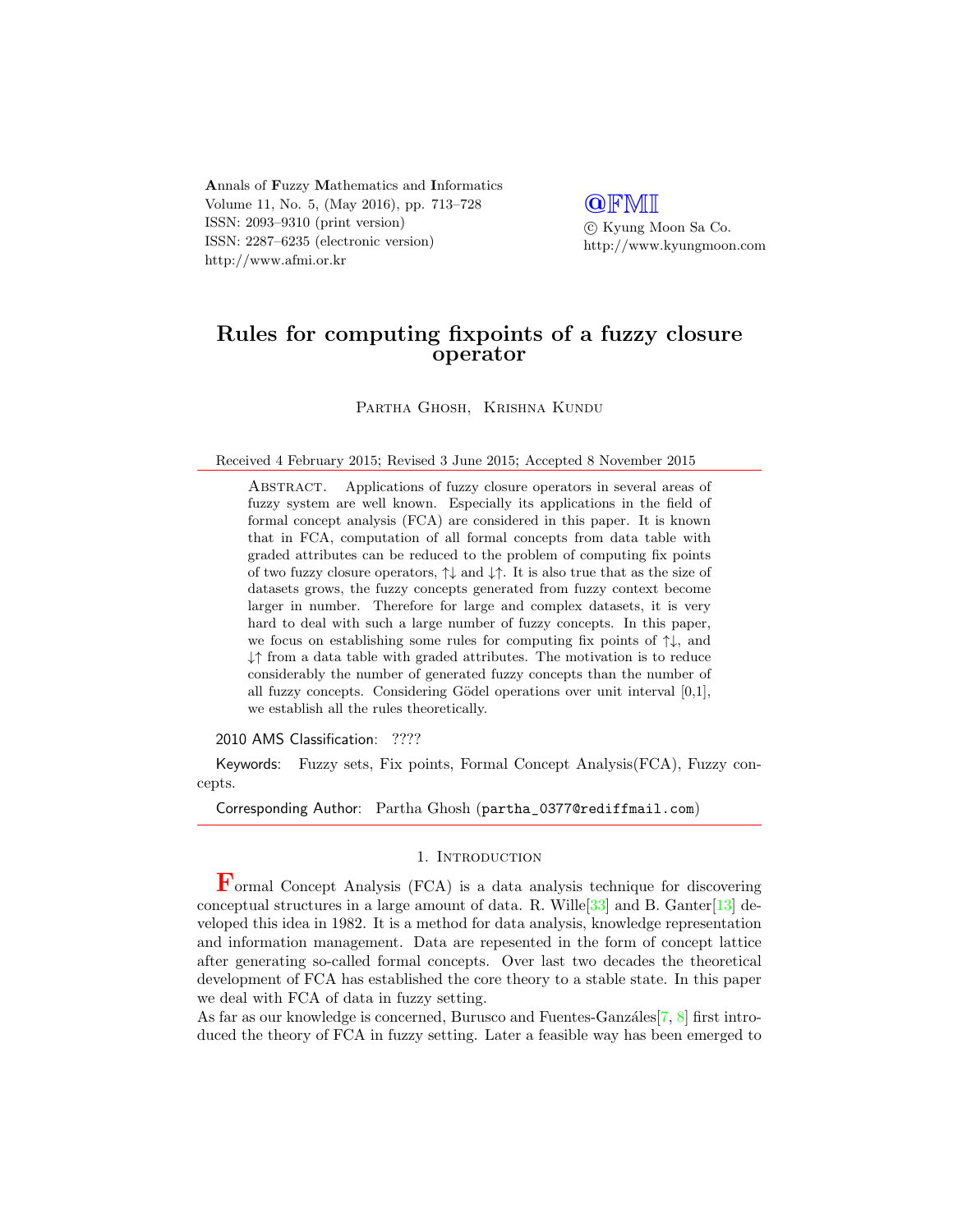develop FCA and related structure in fuzzy setting by the works of Pollandt[\[27\]](#page-15-1) and, independently by Bělohlávek $[2]$ . Generating fuzzy concepts from a given data with fuzzy attributes is one of the fundamental problems in the theory of fuzzy concept lattice. Since fuzzy concepts are the fix points of a particular fuzzy operator that is associated with input  $data[1]$  $data[1]$ , the problem of generating fuzzy concepts turn out to be the problem of computing all fix points of this operator. Two important works have been reported (by Bělohlávek et al.  $[3, 4]$  $[3, 4]$  $[3, 4]$ ). They evaluated experimentally or theoretically all fix points of a fuzzy closure. Inspired by a well known observation that each fuzzy concept lattice can be viewed as a crisp concept lattice [see [\[5\]](#page-14-7) and [\[27\]](#page-15-1), Bělohlávek extended Ganter's NEXTCLOSURE algorithm in fuzzy setting to compute all fix points of a fuzzy closure. He first transformed a fuzzy context into a formal context. Then he used Ganter's NEXTCLOSURE [ see [\[12,](#page-14-8) [13\]](#page-14-0)] algorithm to generate all fix points of an ordinary closure. Finally he transformed all fix points of ordinary closure back to fix points of a fuzzy closure. Lindig's Next Neighbor algorithm  $[22]$ , motivated Bělohlávek et al. $[4]$  to consider one more approach for generating all fix points of a fuzzy closure together with their subconcept-superconcept hierarchy. In [\[4\]](#page-14-6), they also showed that the computing time only for generating fuzzy concepts by using the algorithm in [\[3\]](#page-14-5) is less than that by using the algorithm in [\[4\]](#page-14-6). But for the case of generating fuzzy concepts along with their concept hierarchy, the algorithm proposed in  $[4]$  is considerably faster than that in  $[3]$ . The computational aspects concerning algorithms for generating all fix points of a fuzzy closure operator, along with their partial ordering are discussed in the paper by Belohlavek et al.[\[6\]](#page-14-9). Recently some interesting approaches are proposed to the fuzzy concept lattice theory  $[9, 14, 15, 21, 24, 28, 29, 30]$  $[9, 14, 15, 21, 24, 28, 29, 30]$  $[9, 14, 15, 21, 24, 28, 29, 30]$  $[9, 14, 15, 21, 24, 28, 29, 30]$  $[9, 14, 15, 21, 24, 28, 29, 30]$  $[9, 14, 15, 21, 24, 28, 29, 30]$  $[9, 14, 15, 21, 24, 28, 29, 30]$  $[9, 14, 15, 21, 24, 28, 29, 30]$  $[9, 14, 15, 21, 24, 28, 29, 30]$  $[9, 14, 15, 21, 24, 28, 29, 30]$  $[9, 14, 15, 21, 24, 28, 29, 30]$  $[9, 14, 15, 21, 24, 28, 29, 30]$  $[9, 14, 15, 21, 24, 28, 29, 30]$  $[9, 14, 15, 21, 24, 28, 29, 30]$  $[9, 14, 15, 21, 24, 28, 29, 30]$ . An extensive overview of the papers published between 2003 and 2011 on FCA with fuzzy attributes and rough FCA in knowledge discovery etc. can be found in  $[26]$ . Very recently some articles  $[23, 31, 32]$  $[23, 31, 32]$  $[23, 31, 32]$  $[23, 31, 32]$  $[23, 31, 32]$ have been published on reduction of formal concepts and concept lattice in formal concept analysis with fuzzy setting. In [\[23\]](#page-15-11), the the authors studied the reduction of the concept lattices based on rough set theory [\[11,](#page-14-11) [20,](#page-15-14) [25\]](#page-15-15) and proposed two kinds of reduction methods for the concept lattices. In [\[31\]](#page-15-12), the authors proposed a method for reducing the number of formal concepts in formal concept analysis with fuzzy setting using Shanon entropy. A method for reducing the size of fuzzy concept lattice are proposed in [\[32\]](#page-15-13) using Shannon entropy and Huffman coding.

In this paper we propose some rules for generating the fix points of two fuzzy closure operators  $\uparrow\downarrow$  and  $\downarrow\uparrow$  which would help in deducing the fuzzy concepts in fuzzy FCA. We establish all of these rules theoretically. All of our proposed rules are based on Gödel algebra  $\mathbf{L} = \langle L, \wedge, \vee, \otimes, \to, 0, 1 \rangle$ .

The paper is organized as follows. In Section 2, some preliminary notion on fuzzy logic, fuzzy sets and Fuzzy concept lattice are recalled. In Section 3, the rules for computing fix points of two fuzzy closures are introduced and established. Finally in Section 4, we discuss the proposed rules for computing fix points with an illustration.

### 2. Mathematical background – explanations on the fundamentals applied

2.1. Basics of fuzzy logic, fuzzy sets. In this section we recall the basics of fuzzy sets and fuzzy logic (for more extensive overviews see the references [\[10,](#page-14-12) [16,](#page-15-16) [17,](#page-15-17) [19\]](#page-15-18))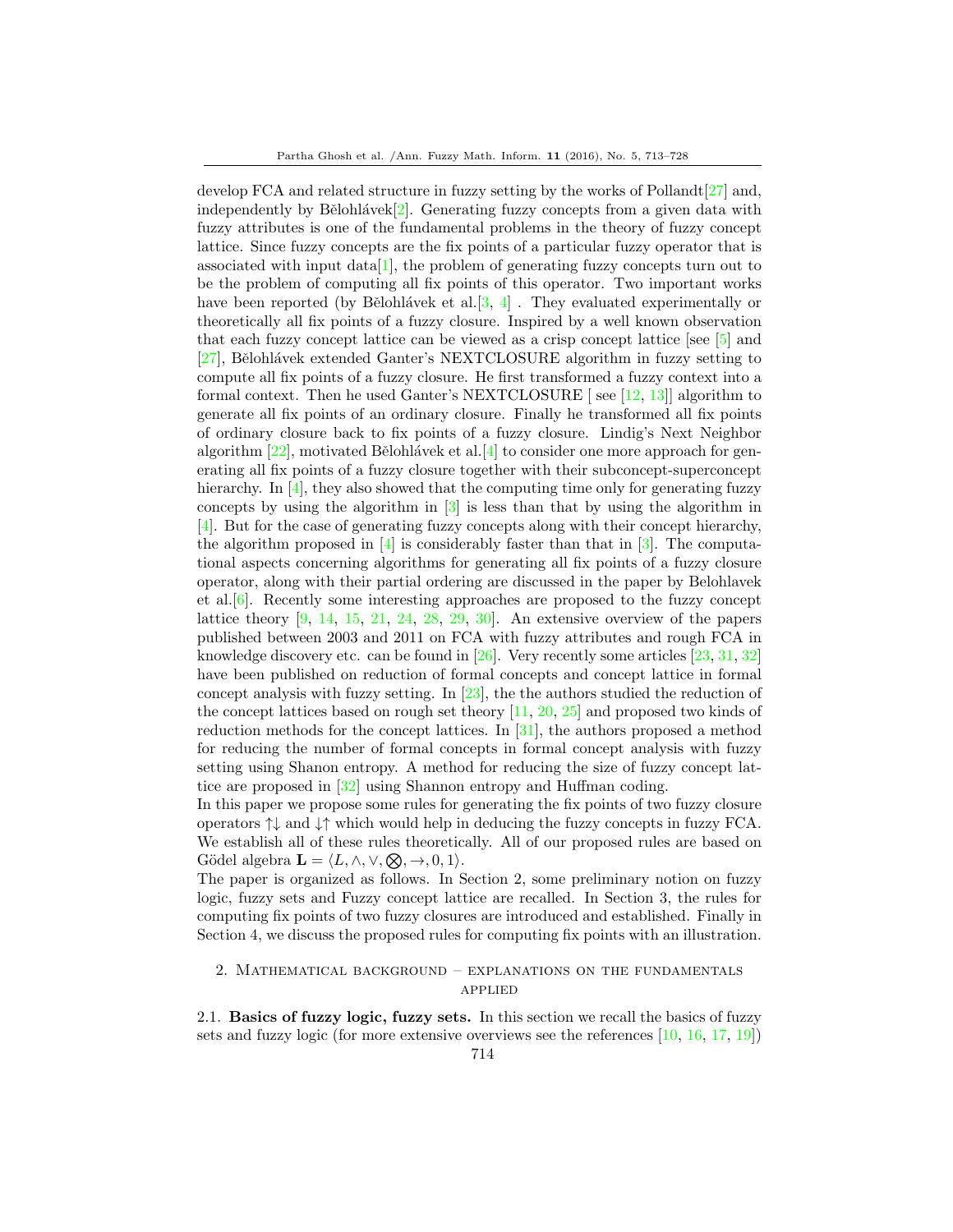as needed for this paper.

Since fuzzy logic are developed using general structure of truth degree. We use a complete residuated lattice  $\begin{bmatrix} 18 \end{bmatrix}$  as a basic structure of truth degree. A complete residuated lattice is an algebra  $\mathbf{L} = \langle L, \wedge, \vee, \otimes, \to, 0, 1 \rangle$  such that  $(1) \langle L, \wedge, \vee, 0, 1 \rangle$ is a complete lattice with  $0$  and  $1$  being the least and greatest element of  $L$ , respectively; (2)  $\langle L, \otimes, 1 \rangle$  is a monoid; (3)  $\otimes$  and  $\rightarrow$  satisfy so called adjointness property, i.e.,  $a \otimes b \leq c$  if and only if  $a \leq b \to c$ , for each  $a, b, c \in L$ . Operations  $\otimes$  and  $\to$ are known as "fuzzy conjunction" and "fuzzy implication". All elements a of L are called truth degrees. Usually, the common choice of **L** is a structure with  $L = [0, 1]$ , with ∨ and ∧ being maximum and minimum, respectively, ⊗ being a left-continuous t−norm with the corresponding →. One of the most important pairs of adjoint operation on [0, 1] is due to Gödel:  $a \otimes b = min(a, b), a \rightarrow b = 1$  if  $a \leq b, a \rightarrow b = b$ else. One may consider a finite set  $\{a_0 = 0, a_1, \ldots, a_n = 1\}$  $(a_0 < a_1 < \ldots < a_n)$  as the set of truth values with ⊗ given by  $a \otimes b = a_{min(k,l)}$  and the corresponding  $\rightarrow$ given by  $a_k \to a_l = a_n$  for  $a_k \leq a_l$  and  $a_k \to a_l = a_l$  otherwise. Such an **L** is called a finite Gödel chain.

Now based on the structure of complete residuated Lattice L, we present the basic notions of **L**-set and fuzzy relation. An **L**-set  $[13]$  A in a universe set X is a mapping  $A: X \to L$ .  $A(x)$  is called the truth value (or membership value) of x in A which maps X to the membership space L. Similarly, an **L**-relation I is a mapping  $I: X \times Y \to L$  assigning to any  $x \in X$  and  $y \in Y$  a truth value  $I(x, y)$  to which x and y is related under I. The collection of all **L**-sets in X is denoted by the set  $L^X$ . For every  $t \in L$ ,  $A^t = \{x \in X \mid A(x) \geq t\}$  are called level sets or t-cut of A. We let  $supp(A) = \{x \in X \mid A(x) > 0\}$ . We call  $supp(A)$  the support of A. An **L**-set A is nontrivial if  $supp(A) \neq \emptyset$ . We use the notation  $\bigvee$  for supremum and  $\bigwedge$  for infimum. Let  $A_1$  and  $A_2$  be any two **L**-sets of X. Then  $A_1 \subseteq A_2$  if  $A_1(x) \leq A_2(x)$  for all  $x \in X$ . The union  $A_1 \cup A_2$  of  $A_1, A_2 \in L^X$  is a subset of X defined by  $(A_1 \cup A_2)(x) = A_1(x) \vee A_2(x)$  for all  $x \in X$  and intersection  $A_1 \cap A_2$ of  $A_1$ ,  $A_2$  is also a subset of X defined by  $(A_1 \cap A_2)(x) = A_1(x) \wedge A_2(x)$  for all  $x \in X$ .

2.2. Fuzzy contexts and fuzzy concepts. Formal Concept Analysis is a mathematical technique based on lattice theory. It aims to formulate the philosophical understanding of a concept as a unit of two parts: its extent (the set of the objects which fall under this concept) and its intent (the set of attributes covered by this concept). In addition, certain objects have certain attributes; in other words, objects are related to attributes. The sets of objects and attributes together with their relation to each other form a "formal context". Ganter-Wille's approach was based on bivalent logic, in which objects (attributes) either crisply belong or not to the extent (intent) of the concept. But many of the information people facing are usually fuzzy and imprecise, so can not be described by a concept in the formal setting, e.g., if we consider the concept "POLITICAL LEADER" then the attributes (say, contributions in the society, contributions in the economy, power of leadership etc.) of "POLITICAL LEADER" can not be delineated. Therefore, it would not be the proper way to analyze the intent by bivalent logic. By introducing Fuzzy sets into formal context, one can express the fuzzy characteristic between the objects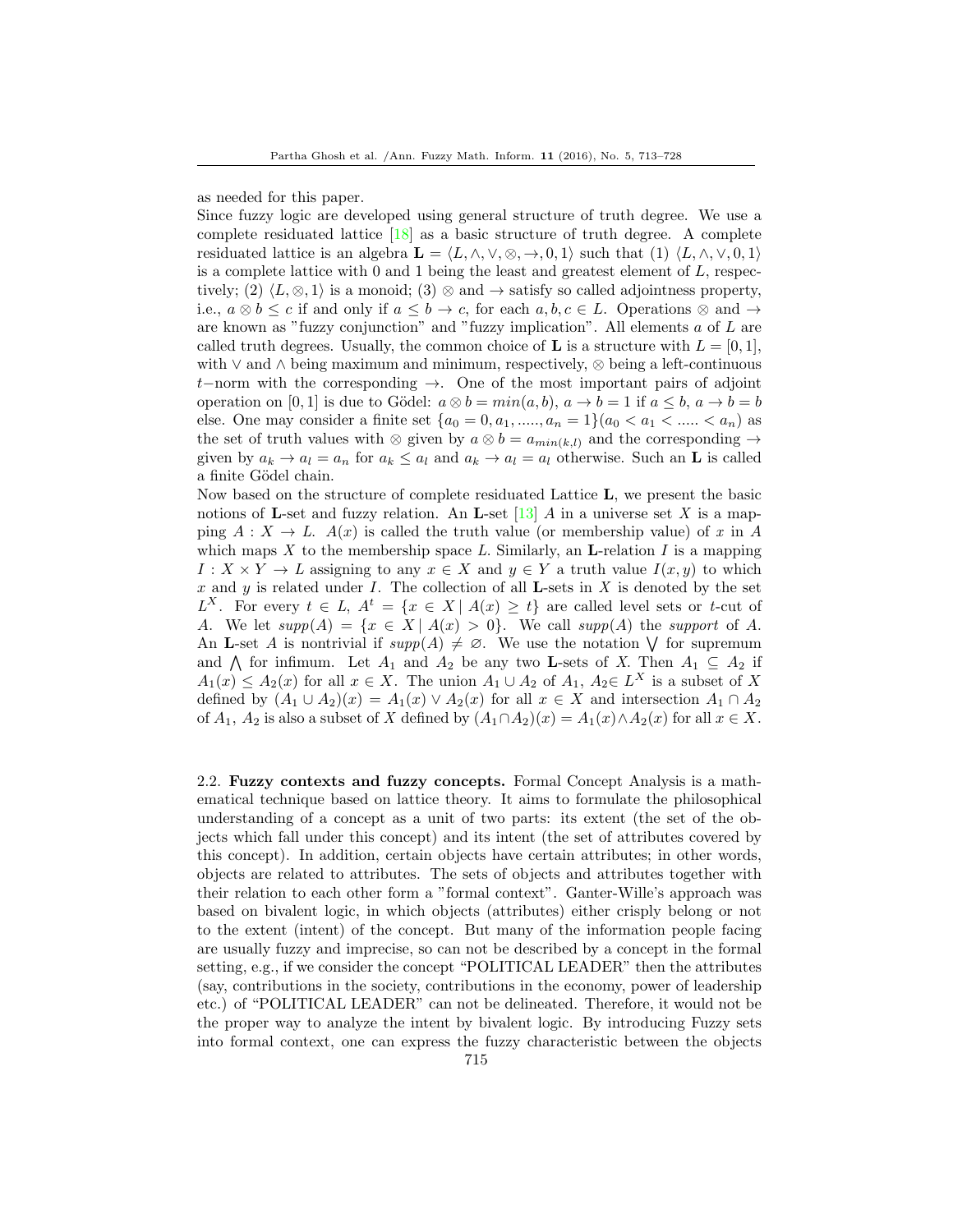and attributes. The theory of concept lattices has been generalized from the point of view of fuzzy logic in  $[1, 2, 7, 8, 27]$  $[1, 2, 7, 8, 27]$  $[1, 2, 7, 8, 27]$  $[1, 2, 7, 8, 27]$  $[1, 2, 7, 8, 27]$  $[1, 2, 7, 8, 27]$  $[1, 2, 7, 8, 27]$  $[1, 2, 7, 8, 27]$  $[1, 2, 7, 8, 27]$ . In this sub-section we recall the basics of fuzzy concept lattice.

We start with a set  $X$  of objects, a set  $Y$  of attributes, a complete residuated lattice  **and a fuzzy relation**  $I$  **between**  $X$  **and**  $Y$ **. The key idea of a fuzzy context** (**L**-context) is as follows: it is a triplet  $\langle X, Y, I \rangle$ , where  $I(x, y) \in L$  (the set of truth values of complete residuated lattice  $L$ ) is interpreted as the truth value of the fact, "the object  $x \in X$  has the attribute  $y \in Y$ ". For fuzzy sets  $A \in L^X$  and  $B \in L^Y$ , Bělohlávek [\[1\]](#page-14-4) and, independently, Pollandt[\[27\]](#page-15-1) defined the fuzzy sets  $A^{\uparrow} \in L^{\mathcal{Y}}$  and  $B^{\downarrow} \in L^X$  by

- $A^{\uparrow}(y) = \bigwedge_{x \in X} \{A(x) \to I(x, y)\},\,$
- $B^{\downarrow}(x) = \bigwedge_{y \in Y} \{B(y) \to I(x, y)\}.$

One can easily interpret the element  $A^{\uparrow}(y) \in A^{\uparrow}$  as the truth degree of "y is shared by all objects from A" and  $B^{\downarrow}(x) \in B^{\downarrow}$  as the truth degree of "x has all attributes from B".

A fuzzy concept  $\langle A, B \rangle$  consists of a fuzzy set A of objects (the extent of the concept) and a fuzzy set B of attributes (the intent of the concept) such that  $A^{\uparrow} = B$ and  $B^{\downarrow} = A$ . If  $B\langle X, Y, I\rangle = \{\langle A, B\rangle |A^{\uparrow} = B, B^{\downarrow} = A\}$  denotes the set of all fuzzy concepts of the fuzzy context  $\langle X, Y, I \rangle$ , then the set  $B\langle X, Y, I \rangle$  with the order relation:

 $\langle A_1, B_1 \rangle \leq \langle A_2, B_2 \rangle$  if and only if  $A_1 \subseteq A_2$  (or, equivalently  $B_1 \supseteq B_2$ ) is a complete lattice. The lattice  $(B\langle X, Y, I \rangle, \leq)$  is called a fuzzy concept lattice.

**Example 2.1.** Consider the following fuzzy context  $\langle X, Y, I \rangle$  given by Table 1, inwhich the rows represent objects, and columns represent attributes of these objects. The truth values of the fuzzy context have been chosen randomly from [0,1].

|  | TABLE 1. Fuzzy context |
|--|------------------------|
|  |                        |

| $\mathbf{1}$ | $2^{\circ}$ | 3 4 |                                                  | 5 |
|--------------|-------------|-----|--------------------------------------------------|---|
|              |             |     | $1\quad 0.9\quad 0.7\quad 0.2\quad 0.4\quad 1$   |   |
|              |             |     | 2 0.8 1 0.3 0.7 0.9                              |   |
|              |             |     | $3\quad 0.2\quad 0.2\quad 0.2\quad 0.1\quad 0.3$ |   |
|              |             |     | $4\quad 0.3\quad 0.6\quad 0.3\quad 0.2\quad 0.2$ |   |
|              |             |     | 5 0.5 0.8 0.4 0.3 0.4                            |   |

Considering Gödel fuzzy logical connectives we see that  $\langle \{0.2/1, 0.9/2, 0.1/3, 0.2/4, 0.3/5\}, \{0.8/1, 1/2, 0.3/3, 0.7/4, 1/5\}\rangle$ is a fuzzy concept.  $\{0.2/1, 0.9/2, 0.1/3, 0.2/4, 0.3/5\}$  is the extent of this fuzzy concept, and  $\{0.8/1, 1/2, 0.3/3, 0.7/4, 1/5\}$  is the intent.

3. Proposed rules for computing all fix points of the fuzzy closure operators ↑↓ and ↓↑ from L-context

A fuzzy concept is completely determined by its extent, or by its intent. It is also a well-known fact that A is an extent iff A is a fixed point of  $\uparrow\downarrow: L^X \to L^X$ , i.e.,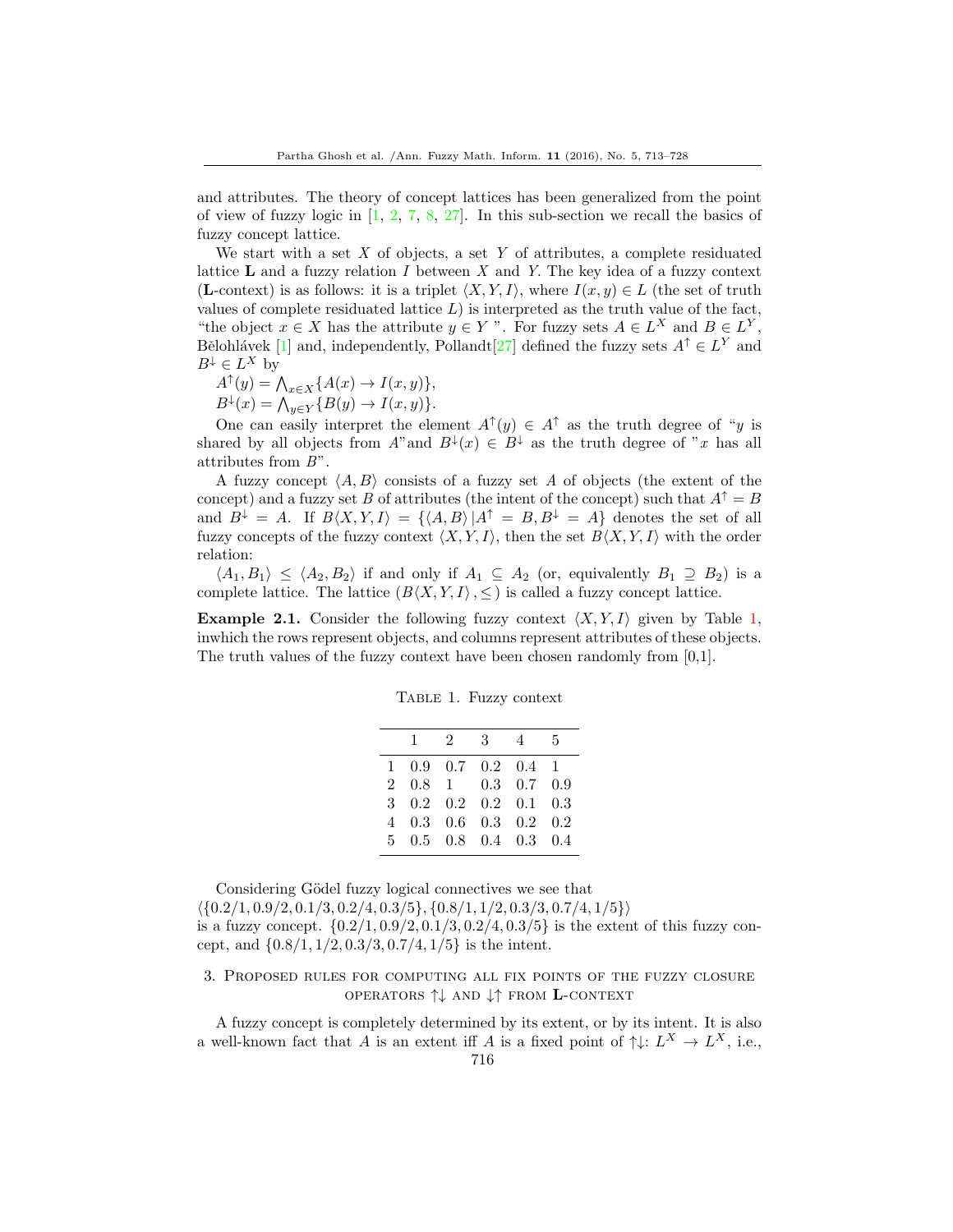$A^{\uparrow\downarrow} = A$ , and B is an intent iff B is a fixed point of  $\downarrow\uparrow: L^Y \to L^Y$ , i.e.,  $B^{\downarrow\uparrow} = B$ [see in 2]. Therefore, in order to compute a fuzzy concept, it is sufficient to compute its extent. Some rules are presented for computing fix points of ↑↓, and ↓↑ based on Gödel operations. The main purpose of consideration of Gödel operations is given below:

If we use Gödel algebra to generate all fix points of the closure operator  $\uparrow\downarrow$  from L-context, then it is obvious from the definition of  $\uparrow\downarrow$  and definition of Gödel implication that membership values of each object in the fix points must be either 1 or some values of  $L$ . It is also true that for any  $L$ -context, there always exists a fix point of  $\uparrow\downarrow$  in which the membership value of each object is the smallest truth value of each row of the L-context. Considering this fix point as an initial fix point, we think about any other fix points in which the membership value of any object, say  $x_k \in X$ , is different from 1 as well as smallest truth value of the row corresponding to the object  $x_k \in X$  in the L-context table. If such type of fix points exist, then membership values of  $x_k \in X$  in those fix points should be second smallest truth value, third smallest truth value, fourth smallest truth value and so on of the row corresponding to the object  $x_k \in X$  in the L-context table. Based on these observations, we establish a set of rules for generating fix points of ↑↓ so that we can easily compute the membership values of the fix points directly from L-context. Analogously, if we use Gödel algebra for generating the fix points of the closure operator  $\downarrow \uparrow$  from L-context, then membership value of each attribute can be computed directly from L-context by considering all the smallest truth values of each column of the L-context.

Let us first introduce the notations used for computing fix points of  $\uparrow\downarrow$  and  $\downarrow \uparrow$ . Since, the input for our analysis is an **L**-context  $\langle X, Y, I \rangle$ . Without loss of generality, we take  $X = \{1, 2, ..., m\}$  and  $Y = \{1, 2, ..., n\}$  be the sets of objects and attributes, respectively. Then  $I(i, j) \in L$  is interpreted as the truth value of the fact, "the object  $i \in X$  has the property  $j \in Y$ ". Now, we denote each smallest value of the row corresponding to the object  $i \in X$  by  $r[i]$ , where  $i = 1, 2, ..., m$ . Similarly,  $r[i2], r[i3], ..., r[in]$  denotes the second smallest, third smallest,,...,n-th smallest value of the row corresponding to the object  $i \in X$ , respectively. Also for each  $i \in X$ , we denote  $col[r[ip]]$  as appearing column of  $r[ip]$  in the L-context table, where  $p = 1, 2, ..., n$ . There may be several equal truth values in the row corresponding to the object  $i \in X$ . But for those equal truth values we always select each  $r[ip]$  at random. From context table 1, we can see that for  $i = 1$ ,  $r[11] = 0.2, r[12] = 0.4, r[13] = 0.7, r[14] = 0.9, r[15] = 1$ , and  $col[r[11]] = 3, col[r[12]] = 4, col[r[13]] = 2, col[r[14]] = 1, col[r[15]] = 5. Ob$ viously, the column,  $col[r[i]$  must corresponds some attribute  $j \in Y$ . In the similar manner, for each  $j \in Y = \{1, 2, ..., n\}$ , we denote the smallest, second smallest,...,m-th smallest value of the column corresponding to the column  $j$  by  $c[1j], c[2j], ..., [mj]$ , respectively, and for each  $j \in Y$ ,  $row[c[qj]]$  denotes the appearing row of  $c[qj]$  in the **L**-context table, where  $q = 1, 2, ..., m$ . Again, there may be several equal truth values in the column corresponding to the attribute  $j \in Y$ . But for those equal truth values we always select  $c[qj]$  at random. In context table 1, for  $j = 1$ ,  $c[11] = 0.2$ ,  $c[21] = 0.3$ ,  $c[31] = 0.5$ ,  $c[41] = 0.8$ ,  $c[51] = 0.9$ , and  $row[c[11]] = 3, row[c[21]] = 4, row[c[31]] = 5, row[c[41]] = 2, row[c[51]] = 1. With$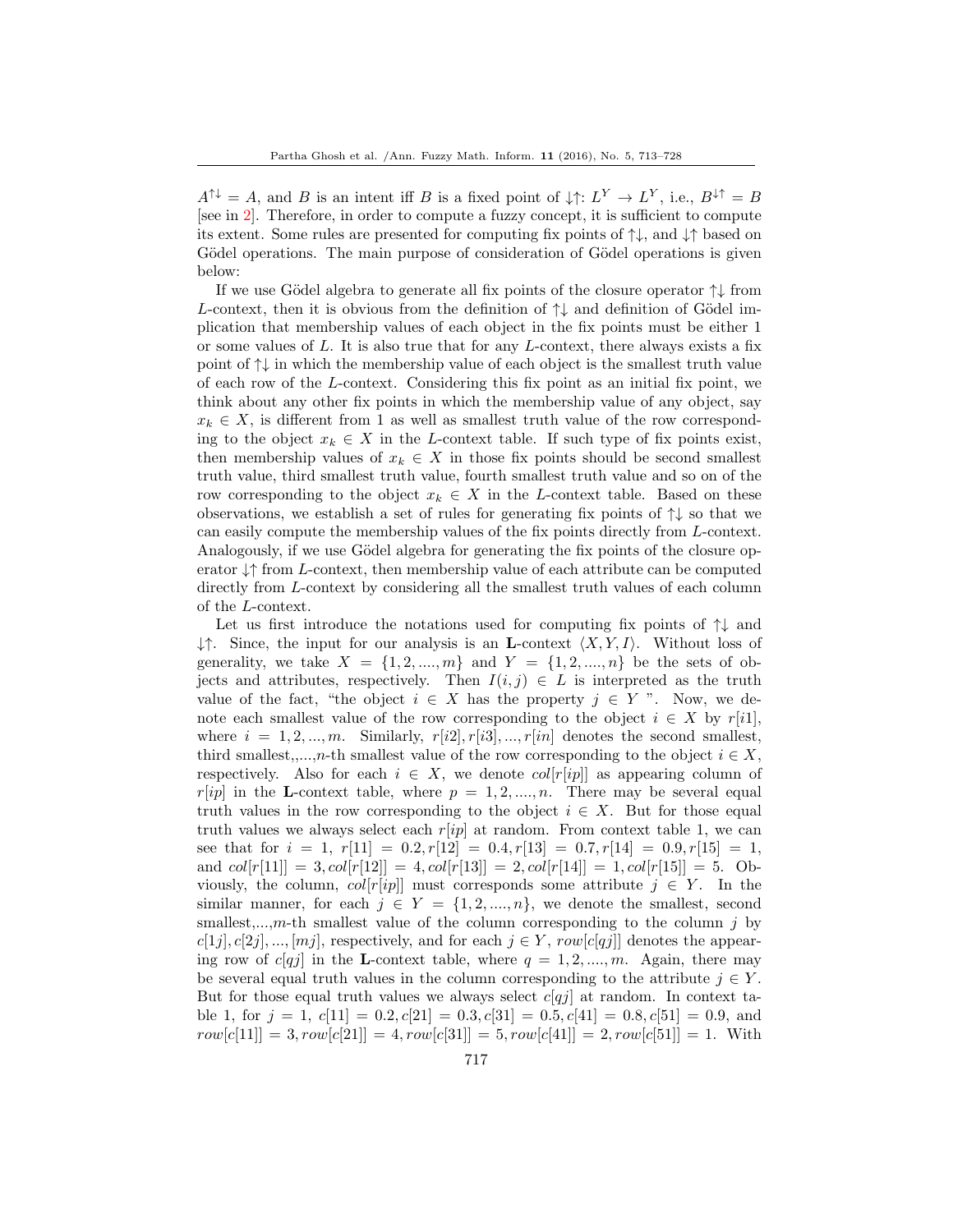these notation and using Gödel operation on  $L$  we now state and prove the following all rules for computing fix points of the fuzzy closure operators  $\uparrow \downarrow$  and  $\downarrow \uparrow$  from a L-context.

**Rule 1.** Let  $\langle X, Y, I \rangle$  be an **L**-context and  $j \in Y$  be an attribute. Then  $A_j \in L^X$ defined by  $A_i(i) = I(i, j)$  for each  $i \in X$  is a fix point of  $\uparrow \downarrow$ . Analogously, let  $\langle X, Y, I \rangle$  be an **L**-context and  $i \in X$  be an object. Then  $B_i \in L^Y$ defined by  $B_i(j) = I(i, j)$  for each  $j \in Y$  is a fix point of  $\downarrow \uparrow$ .

*Proof.* To show that A is a fix point of  $\uparrow\downarrow$ , we need to prove  $A^{\uparrow\downarrow} = A$ . Let for any  $l \in Y$ ,  $A_l(i) = I(i, l)$  for all  $i \in X$ . Then  $A_l^{\uparrow}(l) = 1$  and thus  $A_l^{\uparrow}(l) \to$  $I(i, l) = I(i, l)$ . Now for  $j \in Y - \{l\}, A_l^{\uparrow}(j) \to I(i, j) = 1$ , or  $I(i, j)$ . This is also obvious that if  $A_l^{\uparrow}(j) \to I(i, j) = 1$ , then for each  $l \in Y$ ,  $A_l^{\uparrow\downarrow}(i) = I(i, l) = A_l(i)$ , where  $i \in X$ . Hence  $A_l$  is a fix point of  $\uparrow \downarrow$ . Now, we let  $A_l^{\uparrow}(j) \to I(i,j) = I(i,j)$ for some  $j \in Y - \{l\}$ . For this case, to prove  $A_l$  is a fix point of  $\uparrow \downarrow$ , we need to prove that  $I(i, j) \nless I(i, l)$  for those j which gives  $A_l^{\uparrow}(j) \rightarrow I(i, j) = I(i, j)$ . This is true, because if  $I(i, j) < I(i, l)$ , then  $A_l^{\uparrow}(j) \leq I(i, l)$  which is a contradiction, since from Gödel implication,  $A_l^{\uparrow}(j) \to I(i, j) = I(i, j)$  implies  $A_l^{\uparrow}(j) > I(i, l)$ . Thus, if  $A_l^{\uparrow}(j) \to I(i, j) = I(i, j)$  for some or all  $j \in Y - \{l\}$ , then  $I(i, j) \geq I(i, l)$ . Hence  $A_l^{\uparrow\downarrow}(i) = I(i, l) = A_l(i)$ , i.e.,  $A_l$  is a fix point of  $\uparrow\downarrow$ . Proof is similar for analogous part.

In context table 1, we can easily check that for each  $j \in Y$ ,  $A_1 = \{I(1,1)/1, I(2,1)/2, I(3,1)/3, I(4,1)/4, I(5,1)/5\}$  $=\{0.9/1, 0.8/2, 0.2/3, 0.3/4, 0.5/5\},\$  $A_2 = \{I(1,2)/1, I(2,2)/2, I(3,2)/3, I(4,2)/4, I(5,2)/5\}$  $=\{0.7/1, 1/2, 0.2/3, 0.6/4, 0.8/5\},\$  $A_3 = \{I(1,3)/1, I(2,3)/2, I(3,3)/3, I(4,3)/4, I(5,3)/5\}$  $=\{0.2/1, 0.3/2, 0.2/3, 0.3/4, 0.4/5\},\$  $A_4 = \{I(1,4)/1, I(2,4)/2, I(3,4)/3, I(4,4)/4, I(5,4)/5\}$  $=\{0.4/1, 0.7/2, 0.1/3, 0.2/4, 0.3/5\}$  $A_5 = \{I(1,5)/1, I(2,5)/2, I(3,5)/3, I(4,5)/4, I(5,5)/5\}$  $=\{1/1, 0.9/2, 0.3/3, 0.2/4, 0.4/5\}$ are fix points of  $\uparrow\downarrow$ . Similarly, we can also check that for each  $i \in X$  $B_1 = \{I(1,1)/1, I(1,2)/2, I(1,3)/3, I(1,4)/4, I(1,5)/5\}$  $=\{0.9/1, 0.7/2, 0.2/3, 0.4/4, 1/5\},\$  $B_2 = \{I(2,1)/1, I(2,2)/2, I(2,3)/3, I(2,4)/4, I(2,5)/5\}$  $=\{0.8/1, 1/2, 0.3/3, 0.7/4, 0.9/5\},\$  $B_3 = \{I(3,1)/1, I(3,2)/2, I(3,3)/3, I(3,4)/4, I(3,5)/5\}$  $=\{0.2/1, 0.2/2, 0.2/3, 0.1/4, 0.3/5\},\$  $B_4 = \{I(4,1)/1, I(4,2)/2, I(4,3)/3, I(4,4)/4, I(4,5)/5\}$  $=\{0.3/1, 0.6/2, 0.3/3, 0.2/4, 0.2/5\},\$  $B_5 = \{I(5,1)/1, I(5,2)/2, I(5,3)/3, I(5,4)/4, I(5,5)/5\}$ 718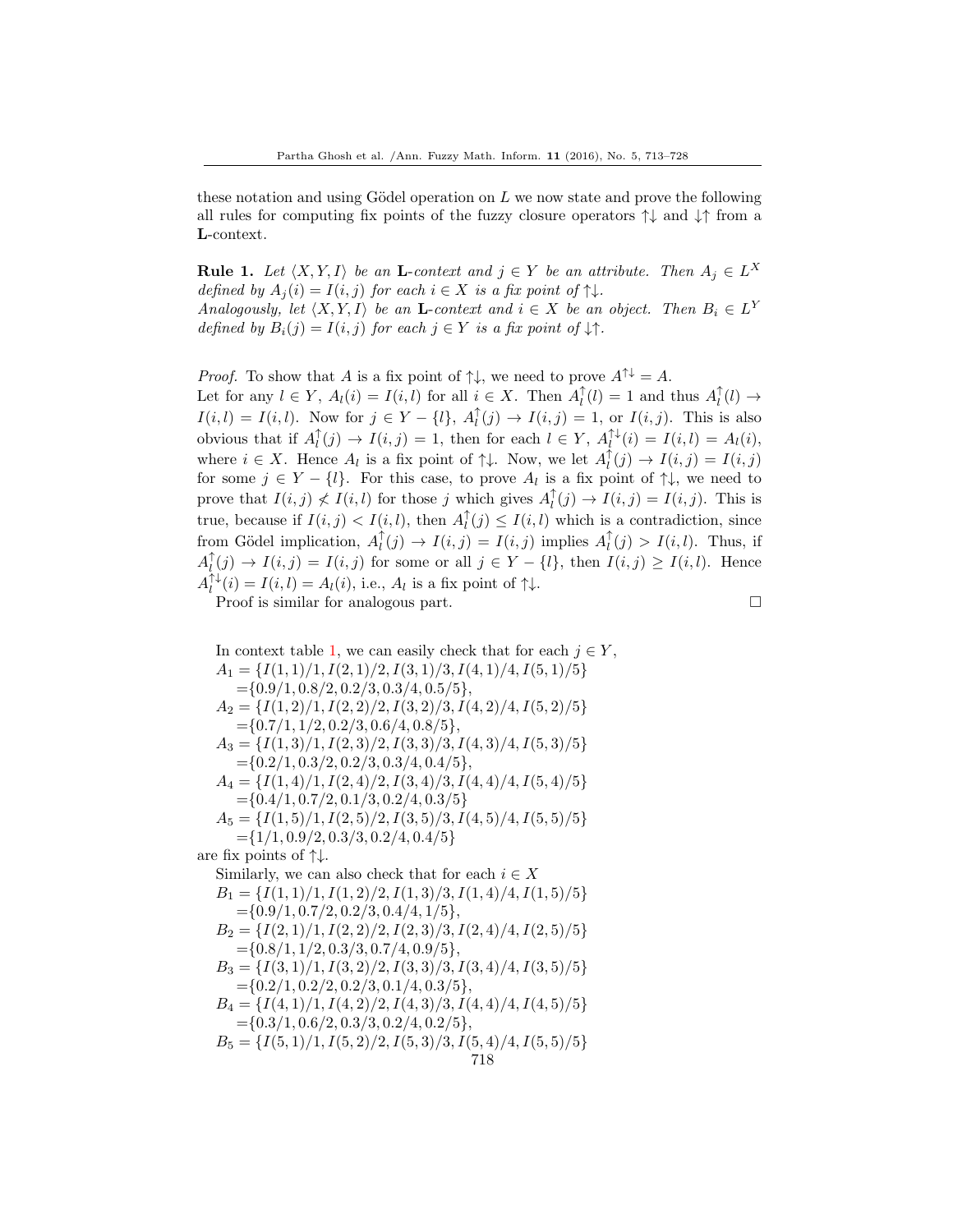$=\{0.5/1, 0.8/2, 0.4/3, 0.3/4, 0.4/5\}$ are fix points of ↑↓.

**Rule 2.** Let  $\langle X, Y, I \rangle$  be an **L**-context,  $k \in X$  be an object, and  $p < n$  be a positive integer. Also, let for each  $p' \in \{1, 2, ..., p\}$ ,  $A_{k, p'} \in L^X$  is a fix point of  $\uparrow\downarrow$ , where

$$
A_{k,p'}(i) = \begin{cases} r[i1] \text{ for } i \in X - \{k\} \\ r[kp'] \text{ if } i = k. \end{cases}
$$

If for  $i \in X - \{k\}$  none of r[i1] appears in the column of r[kp], then  $A_{k,p+1} \in L^X$ defined by

$$
A_{k,p+1}(i) = \begin{cases} r[i1] for i \in X - \{k\} \\ r[k(p+1)] if i = k \end{cases}
$$

is a fixpoint of  $\uparrow\downarrow$ . Analogously, let  $\langle X, Y, I \rangle$  be an **L**-context,  $l \in Y$  be an attribute, and  $q < m$  be a positive integer. Also, let for each  $q' \in \{1, 2, ..., q\}$ ,  $B_{l,q'} \in L^Y$  are fixpoints of ↓↑, where

$$
B_{l,q'}(j) = \begin{cases} c[1j] \ for \ j \in Y - \{l\} \\ c[q'l] \ if \ j = l. \end{cases}
$$

If for  $j \in Y - \{l\}$  none of  $c[1j]$  appears in the row of  $c[ql]$ , then  $B_{l,q+1} \in L^Y$  defined by

$$
B_{l,q+1}(i) = \begin{cases} c[1j] \ for \ j \in Y - \{l\} \\ c[(q+1)l] \ if \ j = l \end{cases}
$$

is a fixpoint of  $\downarrow \uparrow$ .

*Proof.* To show that  $A_{k,p+1}$  is a fixed point of  $\uparrow\downarrow$ , we need to prove  $A_{k,p+1}^{\uparrow\downarrow} = A_{k,p+1}$ . Since for each  $j \in Y$ ,

$$
A_{k,p+1}^{\uparrow}(j) = \bigwedge \{r[11] \to I(1,j),....,A_{k,p+1}(k) \to I(k,j),....,r[m1] \to I(m,j)\}
$$

and

$$
r[i1] \le I(i,j) \text{ for } i \in X - \{k\},
$$

for all  $j \in Y$ ,  $r[i1] \to I(i, j) = 1$  for  $i \in X - \{k\}$ . Again  $A_{k, p+1}(k) = r[k(p+1)]$ . If  $r[k(p + 1)] = r[kp]$ , then the rule follows. We assume that  $r[k(p + 1)] \neq r[kp]$ . Then  $A_{k,p+1}(k) = r[k(p+1) > r[kp']$  for each  $p' \in \{1, 2, ..., p\}$ . Now, for each  $p' \in \{1, 2, ..., p\}, \ A^{\uparrow}_{k, p+1}(col[r[kp']]\}) = r[kp']. \ \ \text{Let} \ \ Y' = \{col[r[kp']] \ \in Y \ | p' \in$  $\{1, 2, ..., p\}$ . Then  $A_{k, p+1}^{\uparrow}(j) = 1$  for  $j \in Y - Y'$ . Thus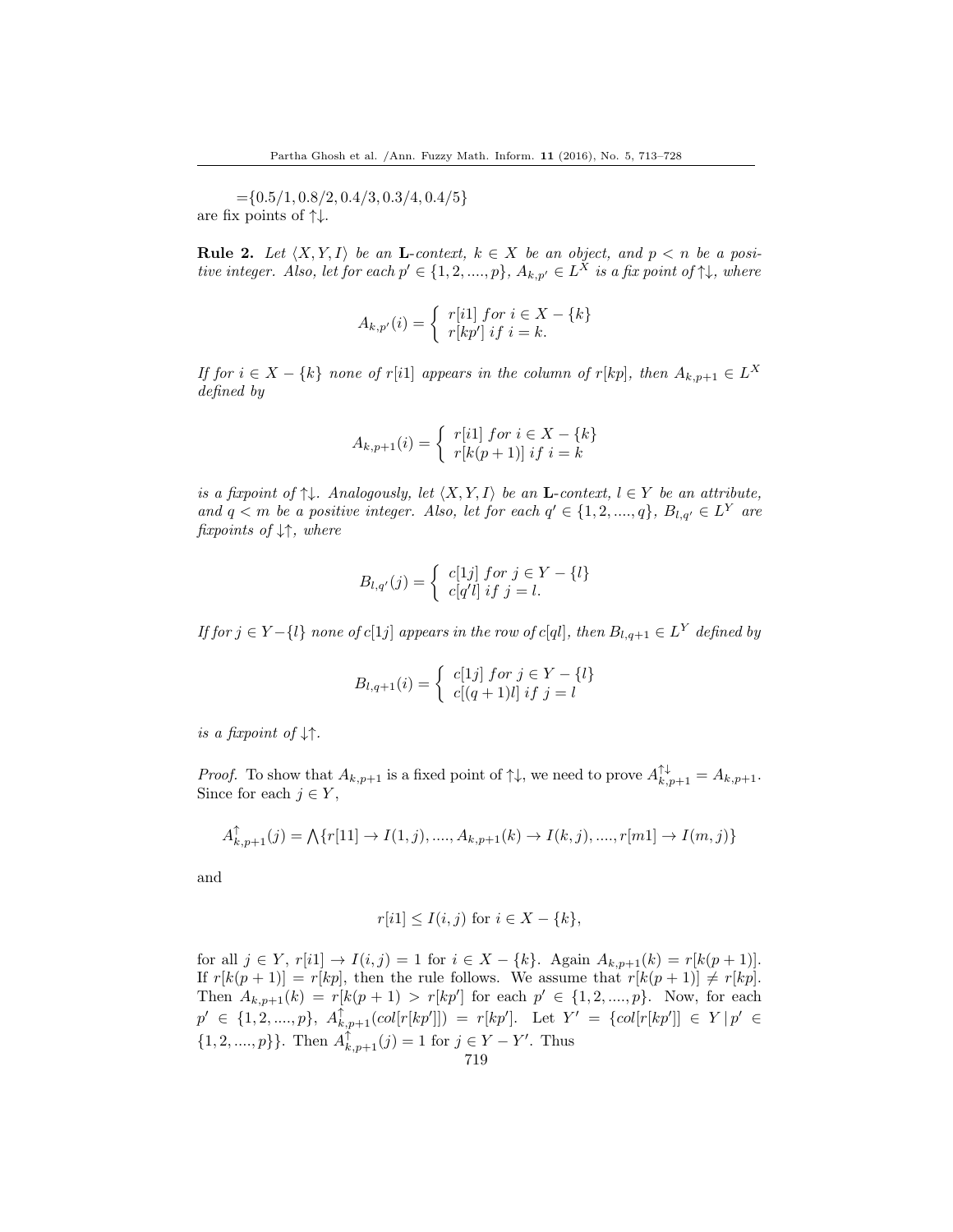$$
A_{k,p+1}^{\uparrow\downarrow}(k) = \bigwedge_{j \in Y = Y'} (A_{k,p+1}^{\uparrow}(j) \to I(k,j))
$$
  
\n
$$
= \bigwedge_{j \in Y - Y'} (A_{k,p+1}^{\uparrow}(j) \to I(k,j)) \wedge \bigwedge_{j \in Y'} (A_{k,p+1}^{\uparrow}(j) \to I(k,j))
$$
  
\n
$$
= \bigwedge_{j \in Y - Y'} (1 \to I(k,j)) \wedge \bigwedge_{j \in Y'} (r[kj] \to I(k, col[r[kj]]))
$$
  
\n
$$
= \bigwedge_{j \in Y - Y'} (1 \to I(k,j)) \wedge \bigwedge_{j \in Y'} (r[kj] \to r[kj])
$$
  
\n
$$
= \bigwedge_{j \in Y - Y'} \{1 \to r[k(p+1)], 1 \to r[k(p+2)], \dots, 1 \to r[kn] \} \wedge 1
$$
  
\n
$$
= r[k(p+1)] = A_{k,p+1}(k).
$$

Let  $Y'' = Y - \{col[r[kp]]\}$ . Since  $A_{k,p} \in L^X$  is a fix point of  $\uparrow \downarrow$ , where

$$
A_{k,p}(i) = \begin{cases} r[i1] \text{ for } i \in X - \{k\} \\ r[kp] \text{ if } i = k, \end{cases}
$$

 $A_{k,p}^{\uparrow\downarrow}(k) = r[kp]$  and  $A_{k,p}^{\uparrow\downarrow}(i) = \bigwedge_{j \in Y = Y'' \cup (Y - Y'')}$  $(A_{k,p}^{\uparrow}(j) \rightarrow I(i,j)) = r[i1]$ for  $i \in X - \{k\}$ . Now for  $i \in X - \{k\},\$  $A_{k,p+1}^{\uparrow\downarrow}(i)$  $\overline{\phantom{a}}$   $\overline{\phantom{a}}$  $j \in Y = Y' \bigcup (Y - Y')$  $(A_{k,p+1}^{\uparrow}(j) \rightarrow I(i,j))$  $\overline{\phantom{a}}$   $\overline{\phantom{a}}$  $j \in Y = Y'' \cup (Y - Y'')$  $(A_{k,p+1}^{\uparrow}(j) \rightarrow I(i,j)) \wedge (A_{k,p+1}^{\uparrow}(col[r[kp]]) \rightarrow I(i,col[r[kp]])$  $=$   $\wedge$  $j \in Y'' \bigcup (Y - Y'')$  $(A_{k,p+1}^{\uparrow}(j) \rightarrow I(i,j)) \wedge (r[kp] \rightarrow I(i, col[r[kp]])).$ 

Since for  $i \in X - \{k\}$  none of r[i1] appears in  $col[r[kp]]$  which gives  $I(i, col[r[kp]]) \neq$ r[i1]. Also  $A_{k,p} \in L^X$  is a fix point of  $\uparrow \downarrow$  and  $A_{k,p}(i) = A_{k,p+1}(i)$  for  $i \in X - \{k\}.$ Thus for all  $i \in X - \{k\},\$ 

$$
\bigwedge_{j \in Y'' \cup (Y - Y'')} (A_{k, p+1}^{\uparrow}(j) \to I(i, j)) = r[i1], \text{ i.e., } A_{k, p+1}^{\uparrow \downarrow}(i) = A_{k, p+1}(i).
$$

Hence  $A_{k,p+1}$  is a fix point of  $\uparrow\downarrow$ .

Proof is similar for analogous part.

In context table 1, if we consider the object  $2 \in X$ , then for each  $p' \in \{1,2,3\}$ , we can easily check that each  $A_{2,p'} \in L^X$  is a fix points of  $\uparrow \downarrow$ , where

$$
A_{2,p'}(i) = \begin{cases} r[i1] \ for \ i \in X - \{2\} \\ r[2p'] \ if \ i = 2 \end{cases}
$$

i.e.,  $A_{2,1} = \{0.2/1, 0.3/2, 0.1/3, 0.2/4, 0.3/5\}, A_{2,2} = \{0.2/1, 0.7/2, 0.1/3, 0.2/4, 0.3/5\},$ and  $A_{2,3} = \{0.2/1, 0.8/2, 0.1/3, 0.2/4, 0.3/5\}$  are fix points of  $\uparrow\downarrow$ . Now we can see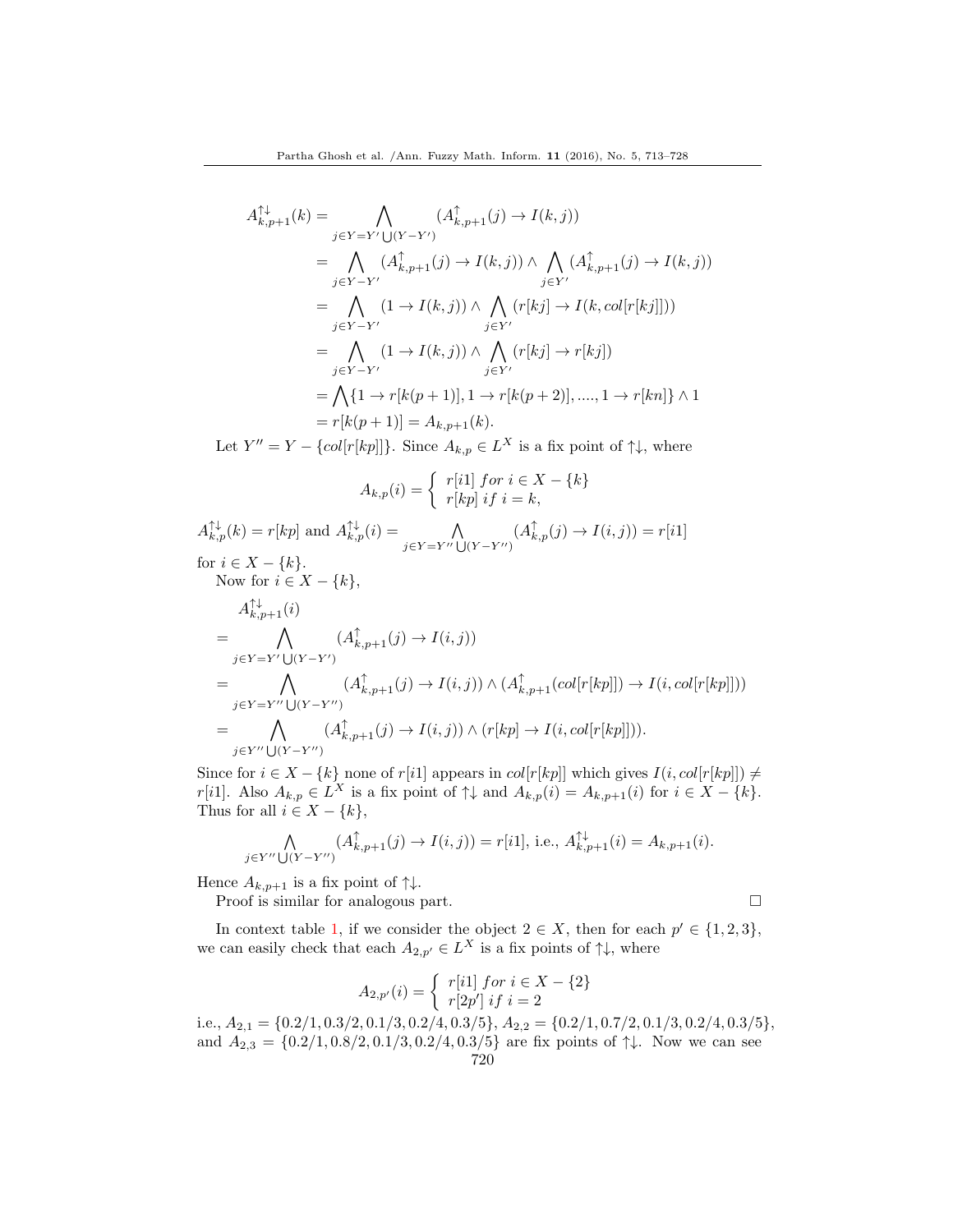that for  $i \in X - \{2\}$  none of r[i1] appears in  $col[r[23]] = 1$ . Thus using Rule 2,  $A_{2,4} \in L^X$  defined by

$$
A_{2,4}(i) = \begin{cases} r[i1] \text{ for } i \in X - \{2\} \\ r[24] \text{ if } i = 2 \end{cases}
$$

i.e.,  $A_{2,4} = \{0.2/1, 0.9/2, 0.1/3, 0.2/4, 0.3/5\}$  is a fix point of  $\uparrow\downarrow$ .

**Rule 3.** Let  $\langle X, Y, I \rangle$  be an **L**-context,  $k \in X$  be an object, and  $p < n$  be a positive integer. Also, let for each  $p' \in \{1, 2, ..., p\}$ ,  $A_{k, p'} \in L^X$  is a fix point of  $\uparrow\downarrow$ , where

$$
A_{k,p'}(i) = \begin{cases} r[i1] \text{ for } i \in X - \{k\} \\ r[kp'] \text{ if } i = k. \end{cases}
$$

If for  $i \in X - \{k\}$  some r[i1] appears in the column of r[kp] but each of these r[i1] are less than r[kp], then  $A_{k,p+1} \in L^X$  defined by

$$
A_{k,p+1}(i) = \begin{cases} r[i1] \text{ for } i \in X - \{k\} \\ r[k(p+1)] \text{ if } i = k \end{cases}
$$

is a fixpoint of  $\uparrow\downarrow$ .

Analogously, let  $\langle X, Y, I \rangle$  be an **L**-context,  $l \in Y$  be an attribute, and  $q < m$  be a positive integer. Also, let for each  $q' \in \{1, 2, ..., q\}$ ,  $B_{l,q'} \in L^Y$  are fix points of  $\downarrow \uparrow$ , where

$$
B_{l,q'}(j) = \begin{cases} c[1j] \ for \ j \in Y - \{l\} \\ c[q'l] \ if \ j = l. \end{cases}
$$

If for  $j \in Y - \{l\}$  some  $c[1j]$  appears in the row of  $c[ql]$  but each of these  $c[1j]$  are less than c[ql], then  $B_{l,q+1} \in L^Y$  defined by

$$
B_{l,q+1}(i) = \begin{cases} c[1j] \text{ for } j \in Y - \{l\} \\ c[(q+1)l] \text{ if } j = l \end{cases}
$$

is a fixpoint of  $\downarrow \uparrow$ .

*Proof.* To show that  $A_{k,p+1}$  is a fixed point of  $\uparrow\downarrow$ , we need to prove  $A_{k,p+1}^{\uparrow\downarrow} = A_{k,p+1}$ . Since for each  $j \in Y$ ,

$$
A_{k,p+1}^{\uparrow}(j) = \bigwedge \{r[11] \to I(1,j),....,A_{k,p+1}(k) \to I(k,j),....,r[m1] \to I(m,j)\}
$$

and

$$
r[i1] \le I(i,j) \text{ for } i \in X - \{k\},
$$

for all  $j \in Y$ ,  $r[i] \to I(i, j) = 1$  for  $i \in X - \{k\}$ . Again  $A_{k, p+1}(k) = r[k(p+1)]$ . If  $r[k(p+1)] = r[kp]$ , then the rule follows. We assume that  $r[k(p+1)] \neq r[kp]$ . Then  $A_{k,p+1}(k) > r[kp']$  for each  $p' \in \{1, 2, ..., p\}$ . Now, for each  $p' \in \{1, 2, ..., p\}$ , 721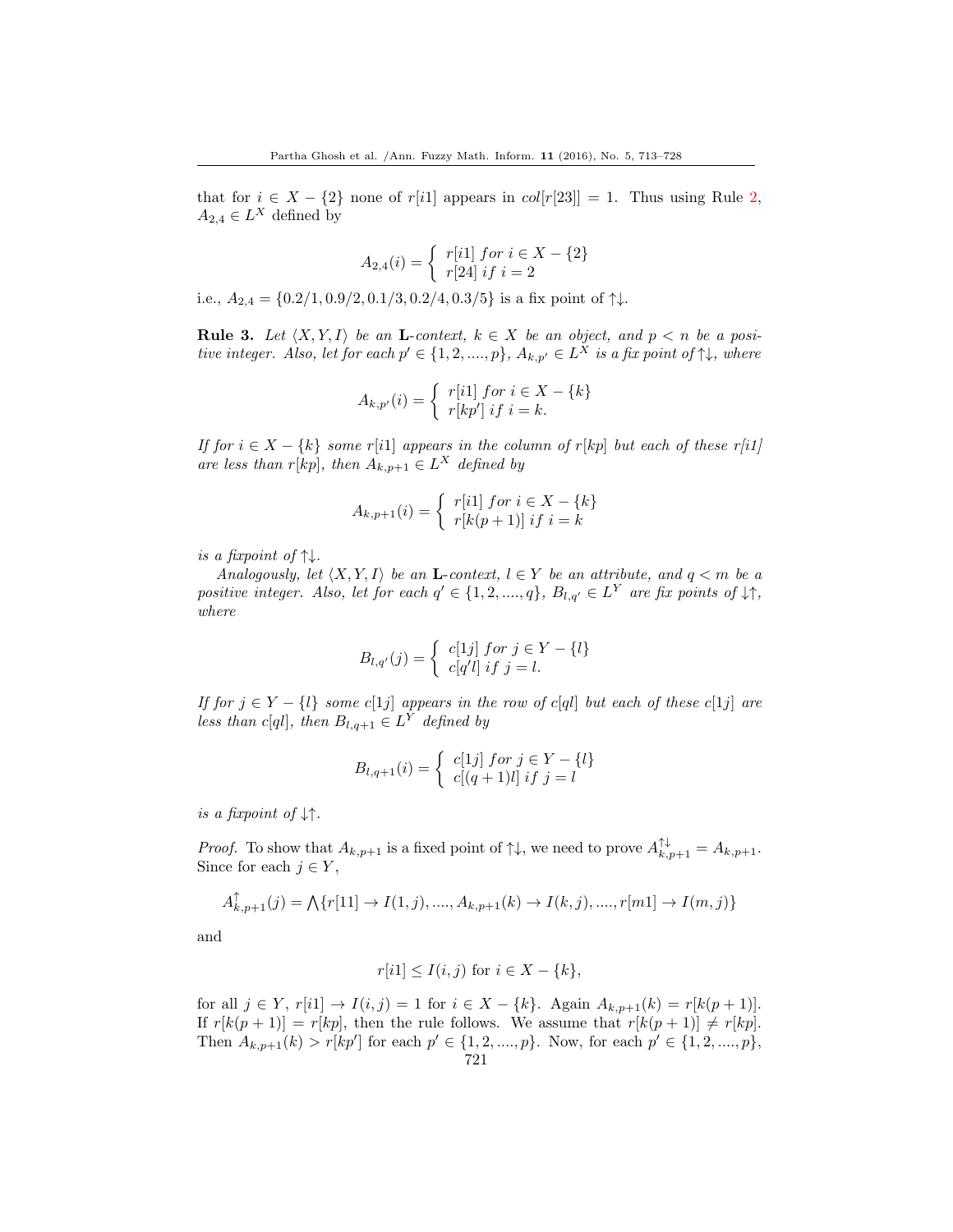$A_{k,p+1}^{\uparrow}(col[r[kp']]) = r[kp']$ . Let  $Y' = \{col[r[kp']] \in Y | p' \in \{1, 2, ..., p\}\}$ . Then  $A_{k,p+1}^{\uparrow}(j) = 1$  for  $j \in Y - Y'$ . Thus

$$
A_{k,p+1}^{\uparrow\downarrow}(k) = \bigwedge_{j \in Y = Y'} (A_{k,p+1}^{\uparrow}(j) \to I(k,j))
$$
  
\n
$$
= \bigwedge_{j \in Y = Y'} (A_{k,p+1}^{\uparrow}(j) \to I(k,j)) \wedge \bigwedge_{j \in Y'} (A_{k,p+1}^{\uparrow}(j) \to I(k,j))
$$
  
\n
$$
= \bigwedge_{j \in Y = Y'} (1 \to I(k,j)) \wedge \bigwedge_{j \in Y'} (r[kj] \to I(k, col[r[kj)]])
$$
  
\n
$$
= \bigwedge_{j \in Y = Y'} (1 \to I(k,j)) \wedge \bigwedge_{j \in Y'} (r[kj] \to r[kj])
$$
  
\n
$$
= \bigwedge \{1 \to r[k(p+1)], 1 \to r[k(p+2)], \dots, 1 \to r[kn] \} \wedge 1
$$
  
\n
$$
= r[k(p+1)] = A_{k,p+1}(k).
$$

Since corresponding to some or all  $i' \in X - \{k\}, r[i'1] < I(k, col[r[i'1]]) = r[kp](\neq)$  $r[k(p+1)]$ . Without loss of generality, we assume  $col[r[i'1]] = j' \in Y$ . This implies that  $I(i',j') = r[i'1]$  and  $I(k, col[r[i'1]]) = I(k,j') = r[kp]$ . Also,  $A_{k,p+1}^{\uparrow}(j') =$  $r[ip]$  and  $r[kp] \to I(i',j') = r[kp] \to r[i'1] = r[i'1]$ . Thus  $A_{k,p+1}^{\uparrow\downarrow}(i') = r[i'1] =$  $A_{k,p+1}(i')$ . Also, since  $col[r[kp']]\neq col[r[i1]]$  for remaining  $i \in X - \{k\}, i \neq i'$ ,  $A_{k,p+1}^{\uparrow}(\text{col}[r[ip]]) = 1$  and  $A_{k,p+1}^{\uparrow\downarrow}(i) = r[i1] = A_{k,p+1}(i)$  for  $i \in X - \{k\}, i \neq i'$ . So  $A_{k,p+1}$  is a fixed point of  $\uparrow\downarrow$ .

Proof is similar for analogous part.

In context table 1, if we consider the object  $5 \in X$ , then for  $p' \in \{1\}$  we can easily check that  $A_{5,1} \in L^X$ , where

$$
A_{5,1}(i) = \begin{cases} r[i1] \text{ for } i \in X - \{5\} \\ r[51] \text{ if } i = 5 \end{cases}
$$

i.e.,  $A_{5,1} = \{0.2/1, 0.3/2, 0.1/3, 0.2/4, 0.3/5\}$  is a fixed point of  $\uparrow\downarrow$ . Now we can see that  $r[31]$  and  $r[41]$  appears in  $col[r[51]] = 4$  and both of them are less than  $r[51]$ . Therefore  $A_{5,2} \in L^X$  defined by

$$
A_{5,2}(i) = \begin{cases} r[i1] \text{ for } i \in X - \{5\} \\ r[52] \text{ if } i = 5 \end{cases}
$$

i.e.,  $A_{5,2} = \{0.2/1, 0.3/2, 0.1/3, 0.2/4, 0.4/5\}$  is a fix point of  $\uparrow \downarrow$ . Since  $r[52] =$  $r[53] = 0.4$ , we may select any of them as second smallest element of the fifth row irrespective of any choice.

**Rule 4.** Let  $\langle X, Y, I \rangle$  be an **L**-context,  $k \in X$  be an object, and  $p < n$  be a positive integer. Also, let for each  $p' \in \{1, 2, ..., p\}$ ,  $A_{k,p'} \in L^X$  are fix points of  $\uparrow \downarrow$ , where

$$
A_{k,p'}(i) = \begin{cases} r[i1] \text{ for } i \in X - \{k\} \\ r[kp'] \text{ if } i = k. \end{cases}
$$

If for  $i \in X - \{k\}$  some r[i1] appears in the column of r[kp] and none of these r[i1] 722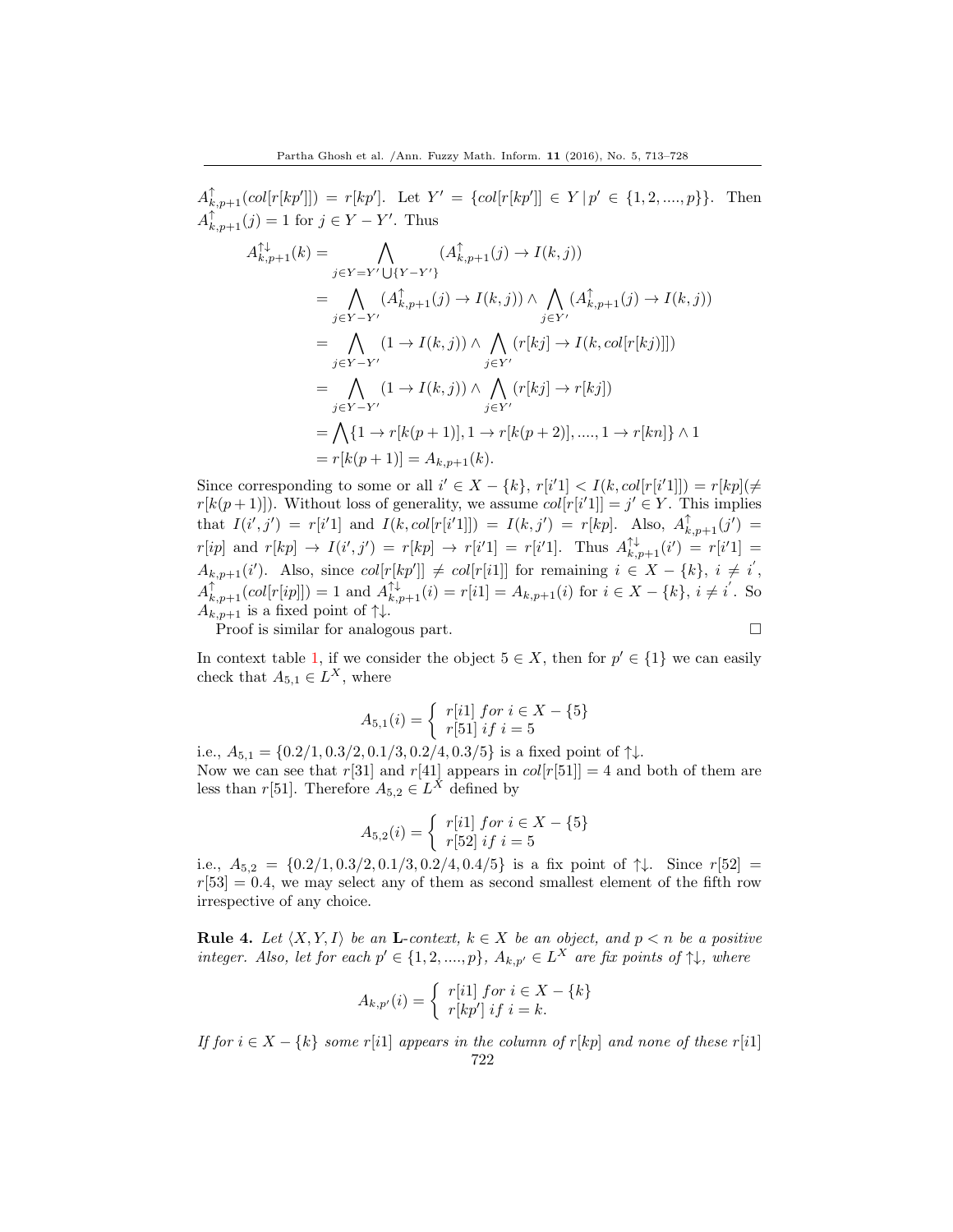are greater than r[kp] but may be equal with r[kp], then  $A_{k,p+1} \in L^X$  defined by

$$
A_{k,p+1}(i) = \begin{cases} r[i2] \text{ for } i \in X' = \{i \in X - \{k\} | col[r[i1] = col[r[kp]] \text{ and } r[i1] = r[kp] \} \\ r[k(p+1)] \text{ if } i = k \\ r[i1] \text{ for } i \in X - (\{k\} \cup X') \end{cases}
$$

is a fixpoint of  $\uparrow\downarrow$ .

Analogously, let  $\langle X, Y, I \rangle$  be an **L**-context,  $l \in Y$  be an attribute, and  $q < m$  be a positive integer. Also, let for each  $q' \in \{1, 2, ..., q\}$ ,  $B_{l,q'} \in L^Y$  are fix points of  $\downarrow \uparrow$ , where

$$
B_{l,q'}(j) = \begin{cases} c[1j] \ for \ j \in Y - \{l\} \\ c[q'l] \ if \ j = l \end{cases}
$$

If for  $j \in Y - \{l\}$  some or all  $c[1j]$  appears in the row of  $c[ql]$  and none of these  $c[1j]$  greater than  $c[q]$  but may be equal with  $c[1j]$ , then  $B_{l,q+1} \in L^Y$  defined by

$$
B_{l,q+1}(i) = \begin{cases} c[2j] \ for \ j \in Y' = \{j \in Y - \{l\} | row[c[1j]] = row[c[ql]] \ and \ c[1j] = c[ql] \} \\ c[(q+1)l] \ if \ j = l \\ c[1j] \ for \ j \in Y - (\{l\} \cup Y') \end{cases}
$$

is a fixpoint of  $\downarrow\uparrow$ .

*Proof.* To show that  $A_{k,p+1}$  is a fixed point of  $\uparrow\downarrow$ , we need to prove  $A_{k,p+1}^{\uparrow\downarrow} = A_{k,p+1}$ . Since for each  $j \in Y$ ,  $r[i1] \leq I(i, j)$  for  $i \in X - X'$ , where  $X' = \{i \in X {k}|col[r[i1] = col[r[kp]]$  and  $r[i1] = r[kp]$ , for all  $j \in Y$ ,  $r[i1] \to I(i, j) = 1$ , where  $i \in X - X'$ . Again,  $A_{k,p+1}(k) = r[k(p+1)]$ , and  $A_{k,p+1}(i) = r[i2]$  for  $i \in X' = \{i \in X - \{k\} | col[r[i]] = col[r[kp]] \text{ and } r[i1] = r[kp] \}.$  For  $i \in X'$  if  $r[kp] = r[k(p+1)] = r[i2]$ , then obviously  $A_{k,p+1}$  is a fix point of  $\uparrow\downarrow$ . Consider the case, when both of  $r[k(p + 1)]$  and  $r[i2]$  are not equal to  $r[kp] (= r[i1])$ , where  $i \in X'$ . In this case,  $A_{k,p+1}^{\uparrow}(col[r[kp]]) = r[i1] = r[kp], i \in X'$ . Without loss of generality, we assume that  $r[kp] \neq r[k(p + 1)]$ . Then  $A_{k,p+1}^{\uparrow}(col[r[kp']] ) = r[kp']$ for each  $p' \in \{1, 2, ..., p-1\}$ . Let  $Y' = \{col[r[kp'] \mid \in Y | p' \in \{1, 2, ..., p\}\}.$ Then  $A_{k,p+1}^{\uparrow}(j) = 1$  for  $j \in Y - Y'$ ,  $j \neq col[r[kp]]$ . Again if  $i \in X'$ , then  $r[i1] = I(k, col[r[i1]]) = r[kp]$ . We put  $col[r[i1]] = j'$ . Thus

$$
A_{k,p+1}^{\uparrow\downarrow}(k)
$$
\n
$$
= \bigwedge_{j\in Y=Y'\bigcup(Y-Y')\bigcup\{col[r[kp]]\}} (A_{k,p+1}^{\uparrow}(j) \to I(k,j), r[kp] \to I(k, col[r[kp]])
$$
\n
$$
= \bigwedge_{j\in Y-Y'} (A_{k,p+1}^{\uparrow}(j) \to I(k,j)) \wedge \bigwedge_{j\in Y'} (A_{k,p+1}^{\uparrow}(j) \to I(k,j)) \wedge 1
$$
\n
$$
= \bigwedge_{j\in Y-Y'} (1 \to I(k,j)) \wedge \bigwedge_{j\in Y'} (r[kj] \to I(k, col[r[kj]]])
$$
\n
$$
= r[k(p+1)] \wedge 1
$$
\n
$$
= r[k(p+1)] = A_{k,p+1}(k).
$$
\n723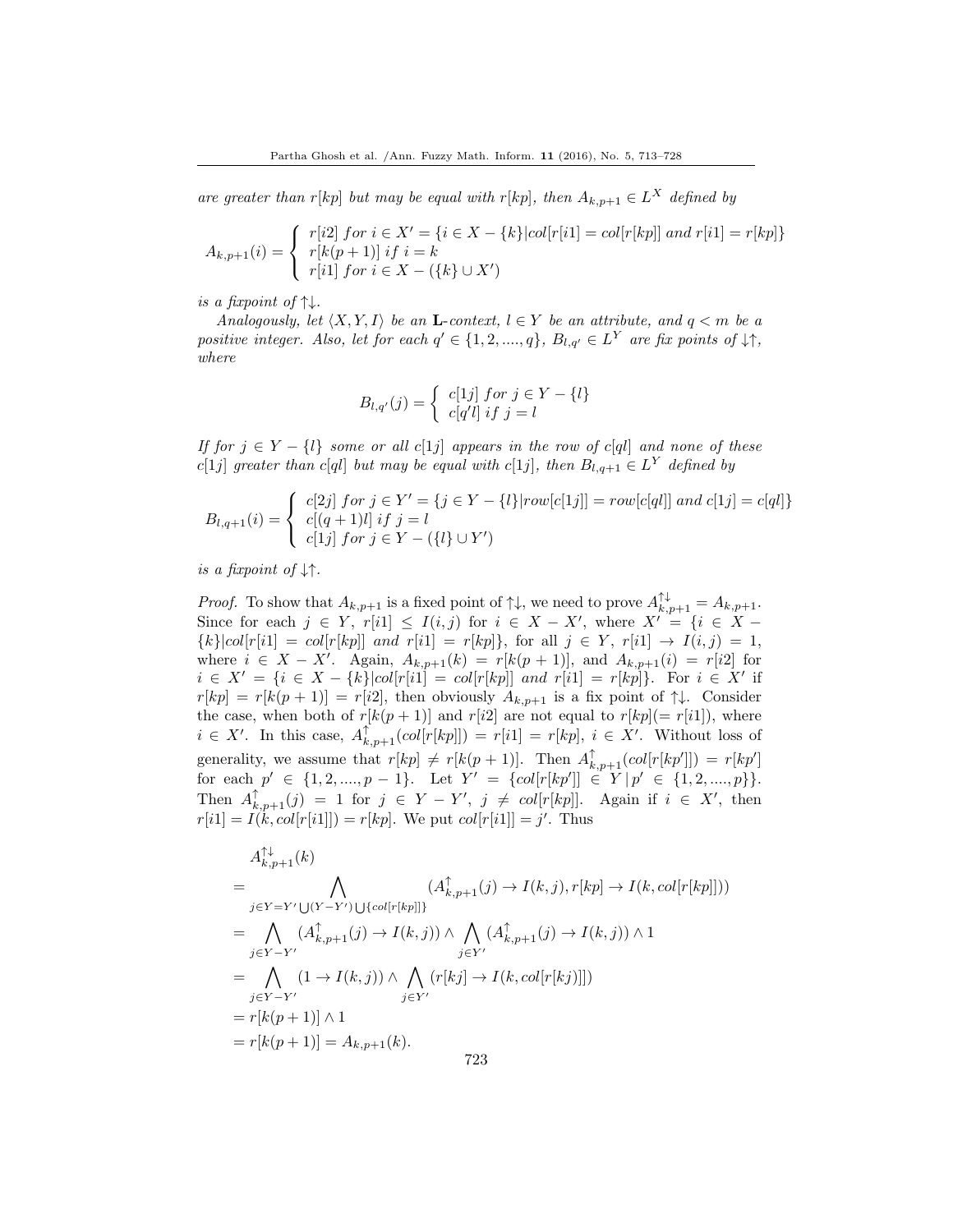For  $i \in X'$ ,

$$
A_{k,p+1}^{\uparrow \downarrow}(i)
$$
  
=  $\bigwedge \{1 \to I(i,1),...,r[kp] \to I(i,j') = r[i1],...,1 \to I(i,n)\}$   
=  $r[i2]$ 

and

$$
A_{k,p+1}^{\uparrow\downarrow}(i) = \bigwedge_{j \in Y} (I(i,j)) = r[i1] = A_{k,p+1}(i)
$$
 for remaining  $i \in X - X'$ .

So  $A_{k,p+1}$  is a fix point of  $\uparrow\downarrow$ .

Proof is similar for analogous part.

In context table 1, if we want to compute fix points considering the attribute  $2 \in Y$ , then for  $q' \in \{1\}$  we can easily check that  $B_{1,1} \in L^Y$ , where

$$
B_{2,1}(j) = \begin{cases} c[1j] \text{ for } j \in Y - \{2\} \\ c[12] \text{ if } j = 2 \end{cases}
$$

i.e.,  $B_{2,1} = \{0.2/1, 0.2/2, 0.2/3, 0.1/4, 0.2/5\}$  is a fix point of  $\downarrow \uparrow$ .

Now we can see that both  $c[11]$  and  $c[14]$  appears in  $row[c[12]] = 3$ , but  $c[11] =$  $c[12]$ . Thus  $B_{2,2} \in L^Y$  defined by

$$
B_{2,2}(i) = \begin{cases} c[21] \text{ for } j \in Y' = \{1\} \\ c[22] \text{ for } j = 2 \\ c[1j] \text{ for } j \in Y - \{2\} \cup Y'\} \end{cases}
$$

i.e.,  $B_{2,2} = \{0.3/1, 0.6/2, 0.2/3, 0.1/4, 0.2/5\}$  is a fix point of  $\downarrow \uparrow$ .

**Rule 5.** Let  $\langle X, Y, I \rangle$  be an **L**-context,  $k \in X$  be an object, and  $p < n$  be a positive integer. Also, let for each  $p' \in \{1, 2, ..., p\}$ ,  $A_{k,p'} \in L^X$  are fix points of  $\uparrow \downarrow$ , where

$$
A_{k,p'}(i) = \begin{cases} r[i1] \text{ for } i \in X - \{k\} \\ r[kp'] \text{ if } i = k. \end{cases}
$$

If for  $i \in X - \{k\}$  some or all r[i1] appears in the column of r[kp] and at least one of these r[i1], say r[i'1]( $\neq$  r[i'2]), i'  $\in$  {X} - {k} is greater than r[kp], then for any  $p' \in \{p+1, ..., n\}$  the set  $A_{k,p'} \in L^X$  defined by

$$
A_{k,p'}(i) = \begin{cases} r[i1] \text{ for } i \in X - \{k\} \\ r[kp'] \text{ if } i = k \end{cases}
$$

is not a fixpoint of  $\uparrow\downarrow$ 

Analogously, let  $\langle X, Y, I \rangle$  be an **L**-context,  $l \in Y$  be an attribute, and  $q < m$  be a positive integer. Also, let for each  $q' \in \{1, 2, ..., q\}$ ,  $B_{l,q'} \in L^Y$  are fix points of  $\downarrow \uparrow$ , where

$$
B_{l,q'}(j) = \begin{cases} c[1j] \ for \ j \in Y - \{l\} \\ c[q'l] \ if \ j = l. \\ 724 \end{cases}
$$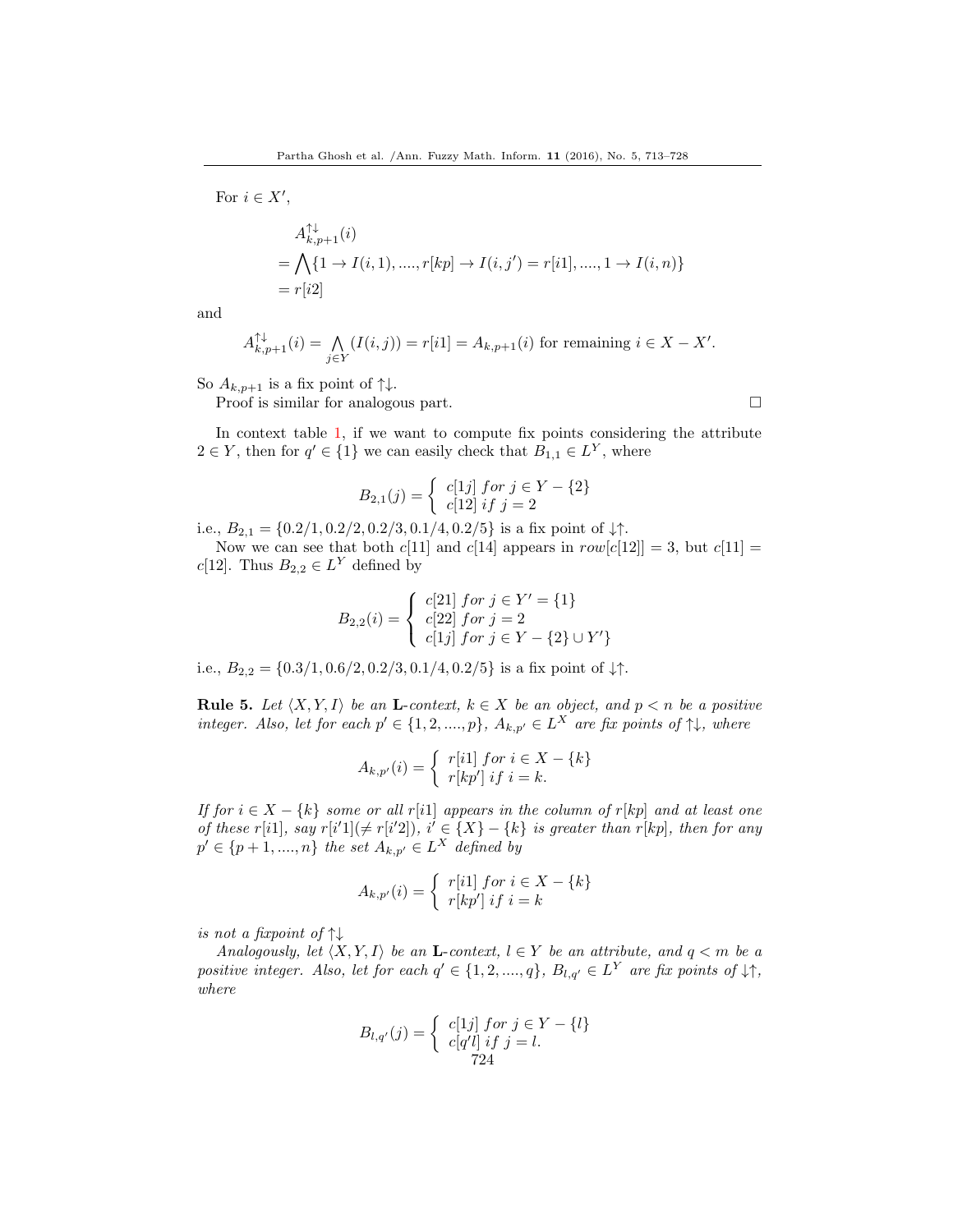If for  $j \in Y - \{l\}$  some or all  $c[1j]$  appears in the row of  $c[ql]$  and and at least one of these c[1j], say c[1j']( $\neq$  c[2j']), j'  $\in$  {Y} - {l} greater than c[ql], then for any  $q' \in \{q+1, ..., m\}$  the set  $B_{l,q+1} \in L^Y$  defined by

$$
B_{l,q'}(j) = \begin{cases} c[1j] \ for \ j \in Y - \{l\} \\ c[q'l] \ if \ j = l \end{cases}
$$

is not a fixpoint of  $\downarrow\uparrow$ .

*Proof.* Since corresponding to some  $i' \in X - \{k\}$ ,  $r[i'1] > I(k, col[r[i'1]) = r[kp](\neq)$  $r[kp + 1]$ ). Without loss of generality, we assume  $col[r[i'1]] = j' \in Y$ . This implies that  $I(i',j') = r[i'1]$  and  $I(k, col[r[i'1]]) = I(k,j') = r[kp]$ . Since for all  $j \in Y$ ,  $r[i'1] \rightarrow I(i',j) = 1$  for  $i' \in X - \{k\}$ , for  $A_{k,p+1}(k) = r[k(p+1)], A_{k,p+1}^{\uparrow}(j') = r[i'p]$ and  $r[i'p] (= A_{k,p+1}^{\uparrow}(j')) \rightarrow r[i'1] = 1$ . Thus  $A_{k,p+1}^{\uparrow\downarrow}(i') \neq r[i'1] = A_{k,p+1}(i')$ . So for any  $p' \in \{p+1, ..., n\}$ , the set  $A_{k,p'} \in L^X$  defined by

$$
A_{k,p'}(i) = \begin{cases} r[i1] \text{ for } i \in X - \{k\} \\ r[kp'] \text{ if } i = k \end{cases}
$$

is not a fixpoint of  $\uparrow\downarrow$ 

Proof is similar for analogous part.

In context Table 1, if we consider the object  $1 \in X$ , then for  $p' \in \{1\}$  we can easily check that  $A_{1,1} \in L^X$ , where

$$
A_{1,1}(i) = \begin{cases} r[i1] \text{ for } i \in X - \{1\} \\ r[11] \text{ if } i = 1 \end{cases}
$$

i.e.,  $A_{1,1} = \{0.2/1, 0.3/2, 0.1/3, 0.2/4, 0.3/5\}$  is a fixpoint of  $\uparrow\downarrow$ Now we can see that  $r[21](\neq r[22])$  appears in  $col[r[11]] = 3$ , and also  $r[21] > r[11]$ . Therefore  $A_{1,2} \in L^X$  defined by

$$
A_{1,2}(i) = \begin{cases} r[i1] \text{ for } i \in X - \{1\} \\ r[12] \text{ if } i = 1 \end{cases}
$$

i.e.,  $A_{1,2} = \{0.4/1, 0.3/2, 0.1/3, 0.2/4, 0.3/5\}$  can not be a fix point of  $\uparrow\downarrow$ .

#### 4. Discussion

Consider the fuzzy context given by Table 1, where truth values have been chosen randomly from [0,1]. Since for any L-context  $\langle X, Y, I \rangle$ ,  $A_{i,1} \in L^X$ , where  $A_{i,1}(i)$  =  $r[i1]$  for  $i \in X$  is a fix point of  $\uparrow \downarrow$ , and  $B_{j,1} \in L^Y$ , where  $B_{j,1}(j) = c[1j]$  for  $j \in Y$  is a fix point of  $\downarrow \uparrow$ . Therefore we can generate fix points of  $\uparrow \downarrow$  for each  $i \in X$  starting with  $A_{i,1} \in L^X$ , and fix points of  $\downarrow \uparrow$  for each  $j \in Y$  starting with  $B_{j,1} \in L^Y$ . Now form the context table, we can see that because of rule 5 no fix point of ↑↓ can be generated corresponding to the objects  $1 \in X$ ,  $3 \in X$ , and  $4 \in X$ . Corresponding to  $2 \in X$ , the fix points  $A_{2,2}$ ,  $A_{2,3} \in L^X$  are generated using Rule 3, and the fix points  $A_{2,4}, A_{2,5} \in L^{X}$  are generated using rule 2. Corresponding to  $5 \in X$ , the fix points  $A_{5,2} = (A_{5,3}) \in L^X$  are generated using Rule 3, and the fix points  $A_{5,4}$ ,  $A_{5,5} \in L^X$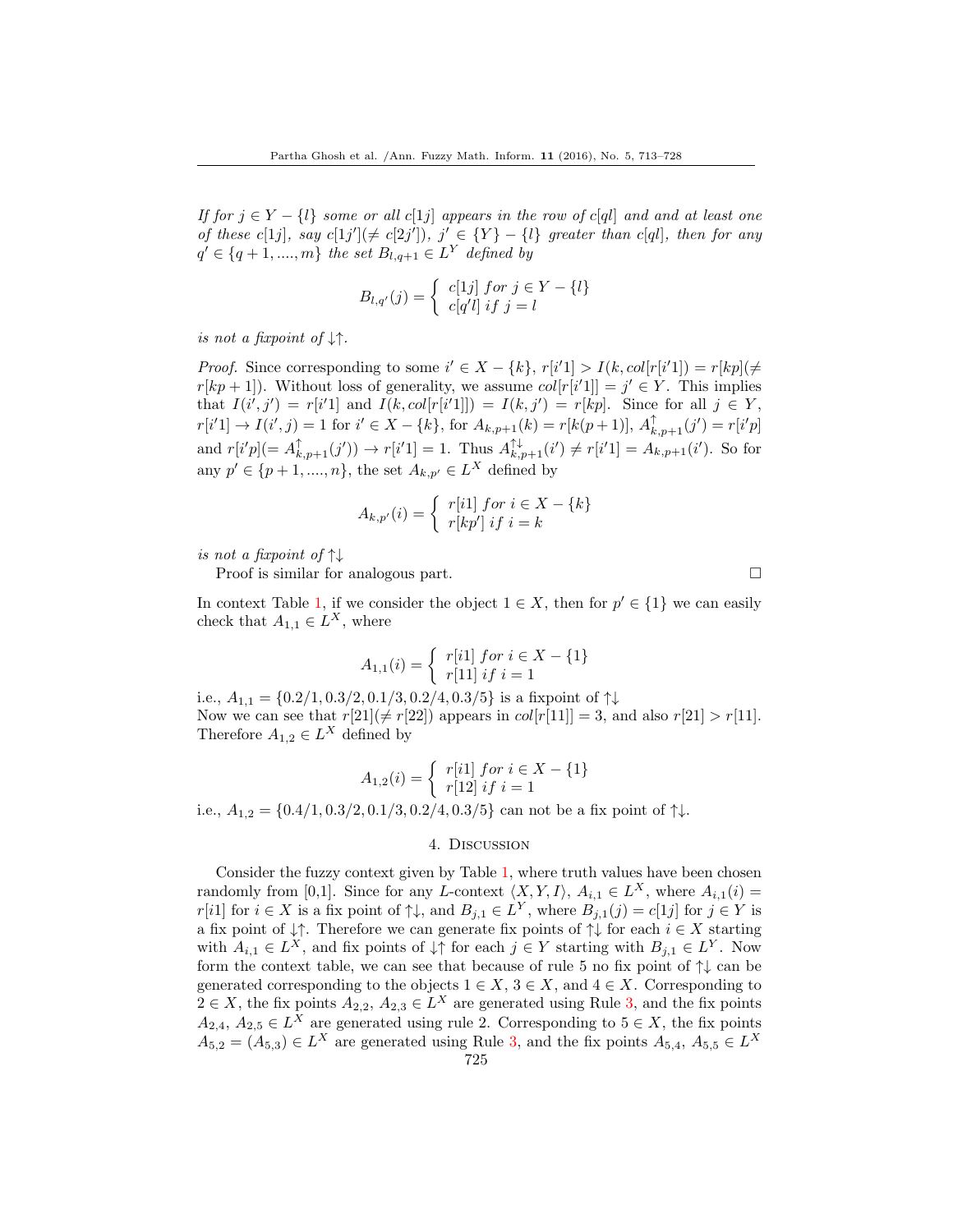are generated using Rule 2. Now starting with  $B_{j,1} \in L^Y$ , we generate fix point  $B_{1,2}$  of  $\downarrow \uparrow$  corresponding to the attribute  $1 \in Y$  using Rule 4. No more fix point can be generated corresponding to the attribute  $1 \in Y$  using the above rules, since  $col[c[12]] = col[c[21]]$  and  $c[12] > c[21]$ . Corresponding to the attribute  $2 \in Y$ , the fix point  $B_{2,2} (= B_{1,2}) \in L^Y$  is generated using Rule 4, the fix points  $B_{2,3}, B_{2,4} \in L^Y$ are generated using Rule 3, and  $B_{2,5} \in L^Y$  is generated using Rule 2. Corresponding to the attribute  $3 \in Y$ , the fix point  $B_{3,2} (= B_{1,2} = B_{2,2}) \in L^Y$  is generated using Rule 2, the fix points  $B_{3,3}$  is generated using Rule 4,  $B_{3,4}(=B_{3,3}) \in L^Y$  is generated using again the Rule 2. Corresponding to the attribute  $4 \in Y$  no fix point can be generated because of Rule 5. Lastly, corresponding to the attribute  $5 \in Y$ , the fix point  $B_{5,2} \in L^Y$  of  $\downarrow \uparrow$  is generated using Rule 2, the fix points  $B_{5,3}$  is generated using Rule 3,  $B_{5,4}, B_{5,6} \in L^Y$  are generated using again the Rule 2. In previous section we have already discussed that the fix points  $A_1$ ,  $A_2$ ,  $A_3$ ,  $A_4$ ,  $A_5$  of  $\uparrow\downarrow$  corresponding to each attribute  $j \in Y$ , and the fix points  $B_1$ ,  $B_2$ ,  $B_3$ ,  $B_4$ ,  $B_5$  of  $\downarrow \uparrow$  corresponding to each object  $i \in X$  can be obtained using Rule 1. All the fuzzy concepts corresponding to the above fix points are listed below, where a fuzzy concept corresponding to any fix point is denoted as  $C(fixpoint)$ .

1.  $C(A_{i,1}) = \langle \{0.2/1, 0.3/2, 0.1/3, 0.2/4, 0.3/5\}, \{1/1, 1/2, 1/3, 1/4, 1/5\}\rangle, i \in X$ 

2.  $C(A_{2,2}) = \langle \{0.2/1, 0.7/2, 0.1/3, 0.2/4, 0.3/5\}, \{1/1, 1/2, 0.3/3, 1/4, 1/5\}\rangle$ 

3.  $C(A_{2,3}) = \langle \{0.2/1, 0.8/2, 0.1/3, 0.2/4, 0.3/5\}, \{1/1, 1/2, 0.3/3, 0.7/4, 1/5\}\rangle$ 

4.  $C(A_{2,4}) = \langle \{0.2/1, 0.9/2, 0.1/3, 0.2/4, 0.3/5\}, \{0.8/1, 1/2, 0.3/3, 0.7/4, 1/5\}\rangle$ 5.  $C(A_{2,5}) = C(B_2)$ 

 $= \langle \{0.2/1, 1/2, 0.1/3, 0.2/4, 0.3/5\}, \{0.8/1, 1/2, 0.3/3, 0.7/4, 0.9/5\}\rangle$ 6.  $C(A_{5,2} = A_{5,3})$ 

 $= \langle \{0.2/1, 0.3/2, 0.1/3, 0.2/4, 0.4/5\}, \{1/1, 1/2, 1/3, 0.3/4, 1/5\}\rangle$ 7.  $C(A_{5,4}) = \langle \{0.2/1, 0.3/2, 0.1/3, 0.2/4, 0.5/5\}, \{1/1, 1/2, 0.4/3, 0.3/4, 0.4/5\}\rangle$ 8.  $C(A_{5,5}) = \langle \{0.2/1, 0.3/2, 0.1/3, 0.2/4, 0.8/5\}, \{0.5/1, 1/2, 0.4/3, 0.3/4, 0.4/5\}\rangle$ 9.  $C(A_1) = \langle \{0.9/1, 0.8/2, 0.2/3, 0.3/4, 0.5/5\}, \{1/1, 0.7/2, 0.2/3, 0.1/4, 0.2/5\}\rangle$ 10.  $C(A_2) = C(B_{2,5})$ 

 $= \langle \{0.7/1, 1/2, 0.2/3, 0.6/4, 0.8/5\}, \{0.3/1, 1/2, 0.2/3, 0.1/4, 0.2/5\}\rangle$ 11.  $C(A_3) = \langle \{0.2/1, 0.3/2, 0.2/3, 0.3/4, 0.4/5\}, \{1/1, 1/2, 1/3, 0.1/4, 0.2/5\}\rangle$ 12.  $C(A_4) = \langle \{0.4/1, 0.7/2, 0.1/3, 0.2/4, 0.3/5\}, \{1/1, 1/2, 0.2/3, 1/4, 1/5\}\rangle$ 13.  $C(A_5) = C(B_{5,5})$ 

 $= \langle \{1/1, 0.9/2, 0.3/3, 0.2/4, 0.4/5\}, \{0.2/1, 0.2/2, 0.2/3, 0.1/4, 1/5\}\rangle$ 14.  $C(B_{j,1}) = \langle \{1/1, 1/2, 1/3, 1/4, 1/5\}, \{0.2/1, 0.2/2, 0.2/3, 0.1/4, 0.2/5\}\rangle, j \in Y$ 15.  $C(B_{1,2} = B_{2,2} = B_{3,2})$ 

 $= \langle \{1/1, 1/2, 0.2/3, 1/4, 1/5\}, \{0.3/1, 0.6/2, 0.2/3, 0.1/4, 0.2/5\}\rangle$ 16.  $C(B_{2,3}) = \langle \{1/1, 1/2, 0.2/3, 0.6/4, 1/5\}, \{0.3/1, 0.7/2, 0.2/3, 0.1/4, 0.2/5\}\rangle$ 17.  $C(B_{2,4}) = \langle \{0.7/1, 1/2, 0.2/3, 0.6/4, 1/5\}, \{0.3/1, 0.8/2, 0.2/3, 0.1/4, 0.2/5\} \rangle$ 18.  $C(B_{3,3}) = \langle \{0.2/1, 1/2, 0.2/3, 1/4, 1/5\}, \{0.3/1, 0.6/2, 0.3/3, 0.1/4, 0.2/5\} \rangle$ 19.  $C(B_{5,2} = B_3)$ 

 $= \langle \{1/1, 1/2, 0.3/3, 0.2/4, 1/5\}, \{0.2/1, 0.2/2, 0.2/3, 0.1/4, 0.3/5\}\rangle$ 20.  $C(B_{5,3} = \{\{1/1, 1/2, 1/3, 0.2/4, 1/5\}, \{0.2/1, 0.2/2, 0.2/3, 0.1/4, 0.4/5\}\}\$ 21.  $C(B_{5,4}) = \langle \{1/1, 1/2, 0.3/3, 0.2/4, 0.4/5\}, \{0.2/1, 0.2/2, 0.2/3, 0.1/4, 0.9/5\}\rangle$ 22.  $C(B_1) = \langle \{1/1, 0.8/2, 0.1/3, 0.2/4, 0.3/5\}, \{0.9/1, 0.7/2, 0.2/3, 0.4/4, 1/5\}\rangle$ 23.  $C(B_4) = \langle \{0.2/1, 1/2, 0.1/3, 1/4, 1/5\}, \{0.3/1, 0.6/2, 0.3/3, 0.2/4, 0.2/5\} \rangle$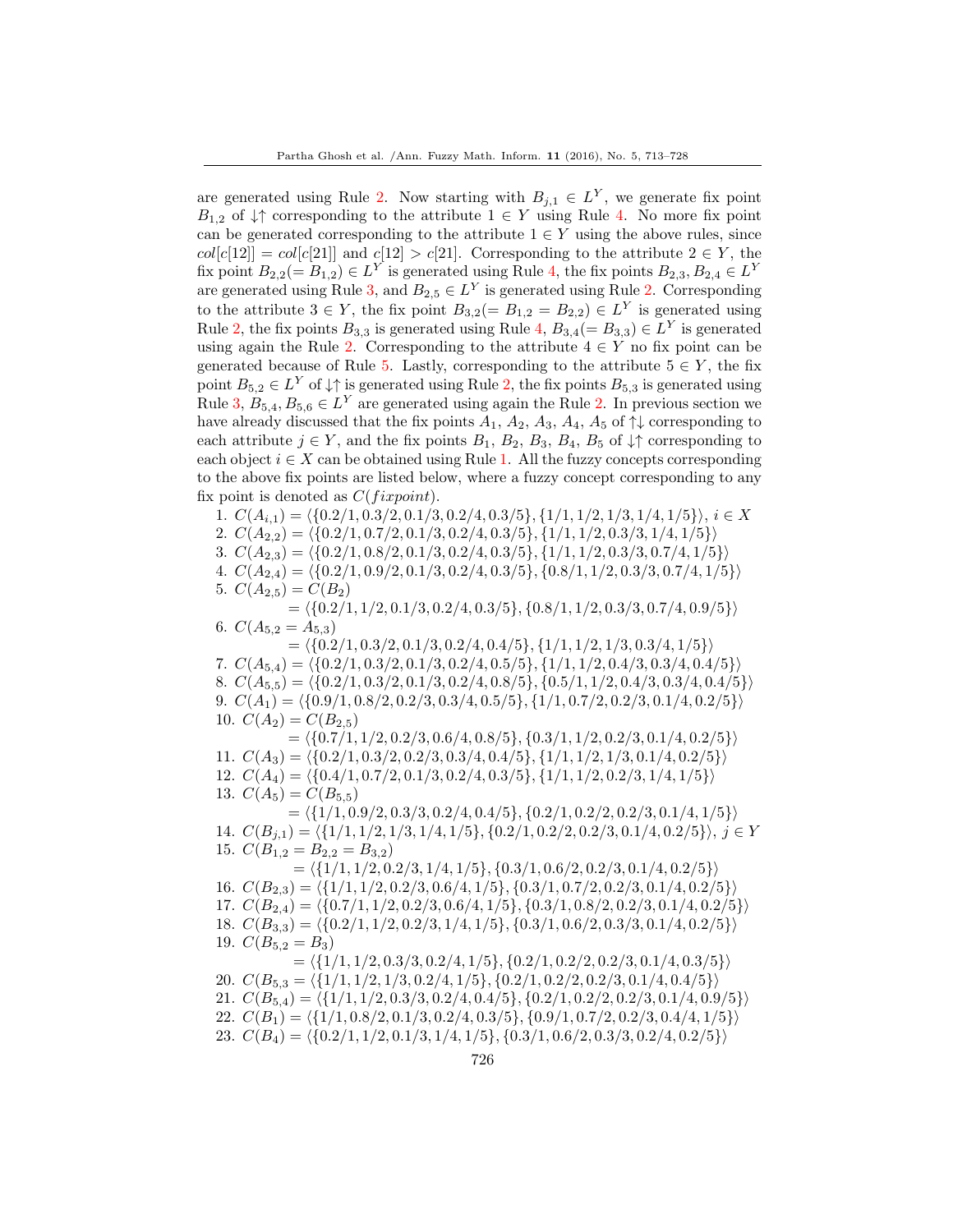24.  $C(B_5) = \langle \{0.2/1, 0.3/2, 0.1/3, 0.2/4, 1/5\}, \{0.5/1, 0.8/2, 0.4/3, 0.3/4, 0.4/5\}\rangle$ 

From above list we observe that there are several fix points of  $\uparrow\downarrow$ , which are equal, and also several fix points of  $\downarrow \uparrow$ , which are equal. It also may be possible that for a fix point of  $\uparrow\downarrow$  there exists a fix point of  $\downarrow\uparrow$  both of which produce same fuzzy concept.

### 5. Conclusion

This paper presents the rules, along with justification of their correctness for computing the fix points of the fuzzy closure operators  $\uparrow \downarrow$  and  $\downarrow \uparrow$  from an L-context. Based on Gödel operation on  $[0, 1]$ , this is the first contribution on computing the fix points of the operators  $\uparrow\downarrow$  and  $\downarrow\uparrow$ , directly from an L-context. As our rules based on Gödel operation on  $[0, 1]$ , these rules may be used for generating all the onesided fuzzy concepts and proto-fuzzy concepts. In our future work we will develop algorithms for generating the all one-sided fuzzy concepts and proto-fuzzy concepts by using the above rules. Our future research will also be directed towards the development of an algorithm for computing the fix points together with the lattice order on the set of the fix points of the closure operators ↑↓ and ↓↑.

#### **REFERENCES**

- <span id="page-14-4"></span>[1] R. Bělohlávek, Lattices generated by binary fuzzy relations (extended abstract), in Abstract of the 4th international conference on Fuzzy sets Theory and its Applications, Liptovsky Jan' country-regionplaceSlovakia (1998) p.11.
- <span id="page-14-3"></span>[2] R. Bělohlávek, Fuzzy relational systems, Foundations and Principles, Kluwer Academic/ Plenum Publishers, Newyork 2002.
- <span id="page-14-5"></span>[3] R. Bělohlávek, Algorithms for fuzzy concept lattices, In Proc. Fourth Int. Conf. on Recent Advances in Soft Computing, CityplaceNottingham, country-regionUnited Kingdom (2002) 200– 205.
- <span id="page-14-6"></span>[4] R. Bělohlávek, B. D. Baets, J. Outrata, and V. Vychodil, Lindig's Algorithm for Concept Lattices over Graded Attributes, In V. Torra, Y. Narukawa, and Y. Yoshida, Eds., MDAI 2007, LNAI 4617, CitySpringer-Verlag StateBerlin CityplaceHeidelberg (2007) 156–167.
- <span id="page-14-7"></span>R. Bělohlávek, Reduction and a simple proof of characterization of fuzzy concept lattices, Fund. Inform. 46 (4) (2001) 277–285.
- <span id="page-14-9"></span>[6] R. Bělohlávek, B. D. Baets, J. Outrata and V. Vychodil, Computing the lattice of all fixpoints of a fuzzy closure operator, IEEE Transactions on Fuzzy Systems 18 (3) (2010) 546–557.
- <span id="page-14-1"></span>[7] A. Burusco, R. Fuentes-Ganzáles, The study of the L-fuzzy concept lattice, Mathware and Soft Computing 3 (1994) 209–218.
- <span id="page-14-2"></span>[8] A. Burusco, R. Fuentes-Ganzáles, Construction of the L-fuzzy concept lattice, Fuzzy Sets and Systems 97 (1998) 109-114.
- <span id="page-14-10"></span>[9] V. Cross, M. Kandasamy and W. Yi, Comparing Two Approaches to Creating Fuzzy Concept Lattices, In: Proc. of the North American Fuzzy Information Processing Society, El Paso, TX, March (2011)18-19.
- <span id="page-14-12"></span>[10] D. Dubois and H. Prade, Fuzzy Sets and Systems, Theory and Applications. Academic Press, StateplaceNew York 1980.
- <span id="page-14-11"></span>[11] A. Formica, Semantic Web search based on rough sets and Fuzzy Formal Concept Analysis, Knowledge-Based Systems 26 (2012) 40–47.
- <span id="page-14-8"></span>[12] B. Ganter, Two basics algorithms in concept analysis, Technische Hoschule Darmstadt, Darmstadt, Germany, Tech. Rep., FB4-Preprint no. 831, 1984.
- <span id="page-14-0"></span>[13] B. Ganter and R. Wille, Formal Concept Analysis, Mathematical Foundation, CityplaceSpringer-Verlag, StateBerlin 1999.